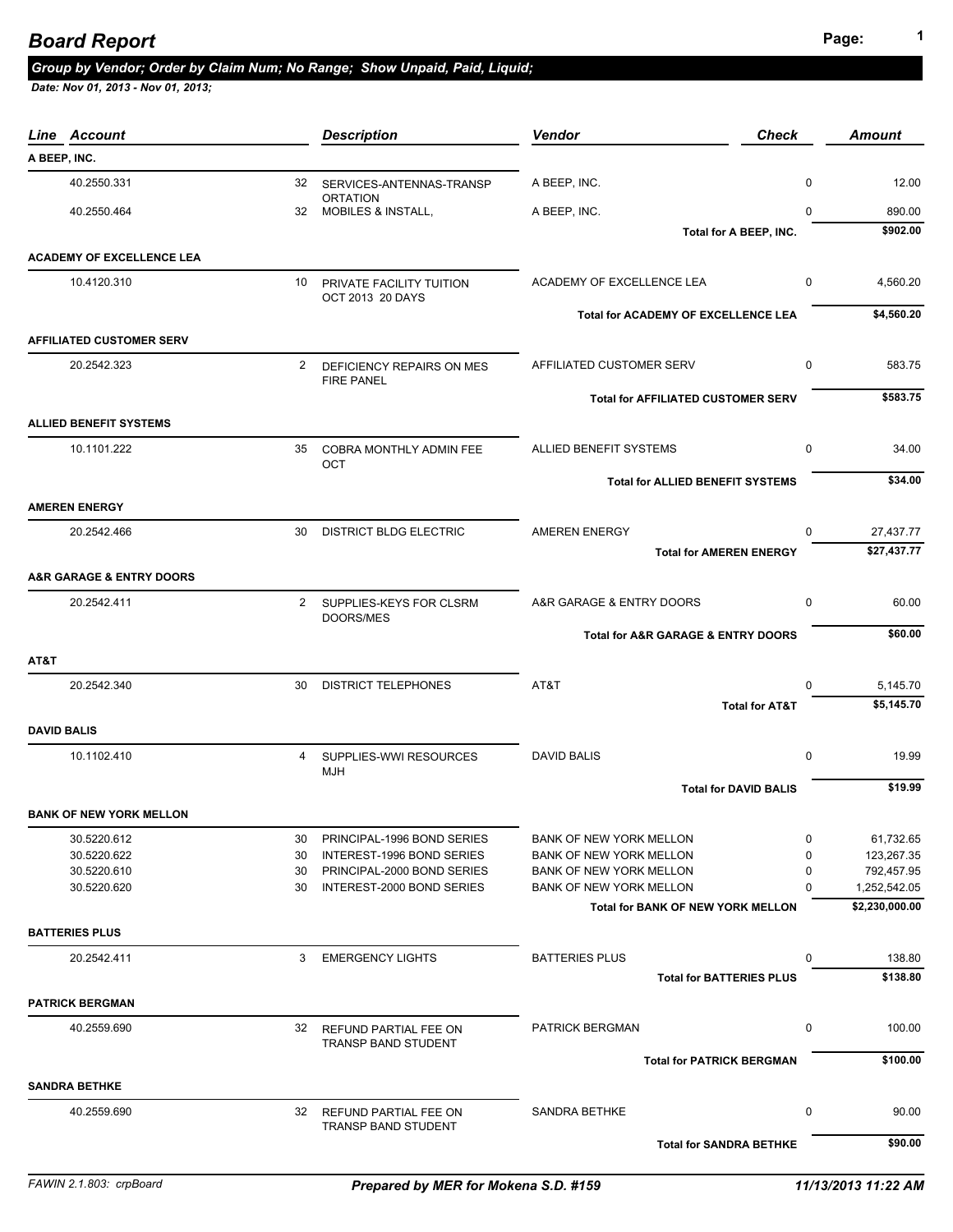## **Page: <sup>2</sup>** *Board Report*

#### *Group by Vendor; Order by Claim Num; No Range; Show Unpaid, Paid, Liquid;*

| Line Account                     |    | <b>Description</b>                                   | Vendor<br><b>Check</b>                     |             | Amount       |
|----------------------------------|----|------------------------------------------------------|--------------------------------------------|-------------|--------------|
| <b>BLACKBOX</b>                  |    |                                                      |                                            |             |              |
| 20.2542.340                      | 30 | <b>DISTRICT TELEPHONES</b>                           | <b>BLACKBOX</b>                            | $\Omega$    | 303.42       |
|                                  |    |                                                      | <b>Total for BLACKBOX</b>                  |             | \$303.42     |
| <b>BLUE CROSS BLUE SHIELD IL</b> |    |                                                      |                                            |             |              |
| 10.1101.222                      |    | 35 HEALTH INS PREMIUMS NOV<br>2013                   | BLUE CROSS BLUE SHIELD IL                  | 0           | 122,865.06   |
|                                  |    |                                                      | Total for BLUE CROSS BLUE SHIELD IL        |             | \$122,865.06 |
| <b>SARAH BOLDMAN</b>             |    |                                                      |                                            |             |              |
| 10.1102.332                      | 4  | MILEAGE REIMB-MJH CROSS<br><b>COUNTRY STATE MEET</b> | <b>SARAH BOLDMAN</b>                       | 0           | 125.43       |
|                                  |    |                                                      | <b>Total for SARAH BOLDMAN</b>             |             | \$125.43     |
| <b>MICKIE BRUNNER</b>            |    |                                                      |                                            |             |              |
| 40.2559.690                      |    | 32 REFUND PARTIAL FEE ON                             | <b>MICKIE BRUNNER</b>                      | $\mathbf 0$ | 95.00        |
|                                  |    | <b>TRANSP BAND STUDENT</b>                           | <b>Total for MICKIE BRUNNER</b>            |             | \$95.00      |
| <b>CHARLES BURRISS</b>           |    |                                                      |                                            |             |              |
| 40.2559.690                      |    | 32 REFUND PARTIAL FEE ON                             | <b>CHARLES BURRISS</b>                     | 0           | 90.00        |
|                                  |    | TRANSP BAND STUDENT                                  | <b>Total for CHARLES BURRISS</b>           |             | \$90.00      |
| <b>OMAR CASTILLO</b>             |    |                                                      |                                            |             |              |
| 10.2321.332                      |    | 21 TRAVEL-SUPERINTENDENT                             | <b>OMAR CASTILLO</b>                       | 0           | 176.28       |
|                                  |    |                                                      | <b>Total for OMAR CASTILLO</b>             |             | \$176.28     |
| <b>CDW GOVERNMENT, INC</b>       |    |                                                      |                                            |             |              |
| 10.2660.700                      |    | 5 37 EPSON W/ WALL MOUNT                             | CDW GOVERNMENT, INC                        | 0           | 49,099.00    |
|                                  |    |                                                      | <b>Total for CDW GOVERNMENT, INC</b>       |             | \$49,099.00  |
| <b>CENTRAL PARTS WAREHOUSE</b>   |    |                                                      |                                            |             |              |
| 20.2543.410                      | 31 | SNOW PLOW OIL CHANGE                                 | <b>CENTRAL PARTS WAREHOUSE</b>             | 0           | 52.36        |
|                                  |    |                                                      | <b>Total for CENTRAL PARTS WAREHOUSE</b>   |             | \$52.36      |
| <b>COMMERCIAL FOOD SYSTEMS</b>   |    |                                                      |                                            |             |              |
| 10.2562.411                      | 33 | <b>GENERAL FOOD-FOOD</b><br><b>SERVICE</b>           | <b>COMMERCIAL FOOD SYSTEMS</b>             | 0           | 987.47       |
| 10.2562.411                      |    | 33 GENERAL FOOD-FOOD                                 | <b>COMMERCIAL FOOD SYSTEMS</b>             | 0           | 1,014.14     |
| 10.2562.411                      |    | <b>SERVICE</b><br>33 GENERAL FOOD-FOOD               | <b>COMMERCIAL FOOD SYSTEMS</b>             | $\Omega$    | 692.23       |
| 10.2562.411                      |    | <b>SERVICE</b><br>33 GENERAL FOOD-FOOD               | COMMERCIAL FOOD SYSTEMS                    | 0           | $4.00 -$     |
|                                  |    | <b>SERVICE</b>                                       | <b>Total for COMMERCIAL FOOD SYSTEMS</b>   |             | \$2,689.84   |
| <b>COMMUNICATION REVOLVIN FU</b> |    |                                                      |                                            |             |              |
| 20.2542.340                      |    | 30 ICN BANDWIDTH                                     | COMMUNICATION REVOLVIN FU                  | 0           | 286.33       |
|                                  |    |                                                      | <b>Total for COMMUNICATION REVOLVIN FU</b> |             | \$286.33     |
| M. COOPER SUPPLY CO.             |    |                                                      |                                            |             |              |
| 20.2542.410                      |    | 4 REPAIR/REPLACEMENT                                 | M. COOPER SUPPLY CO.                       | 0           | 124.92       |
|                                  |    | <b>O&amp;M/MJH</b>                                   | Total for M. COOPER SUPPLY CO.             |             | \$124.92     |
| <b>COUNTRY CLUB HILLS TECH T</b> |    |                                                      |                                            |             |              |
| 10.4120.310                      |    | 10 PRIVATE FACILITY TUITION                          | COUNTRY CLUB HILLS TECH T                  | 0           | 2,935.56     |
|                                  |    | <b>OCT 2013 17 DAYS</b>                              | Total for COUNTRY CLUB HILLS TECH T        |             | \$2,935.56   |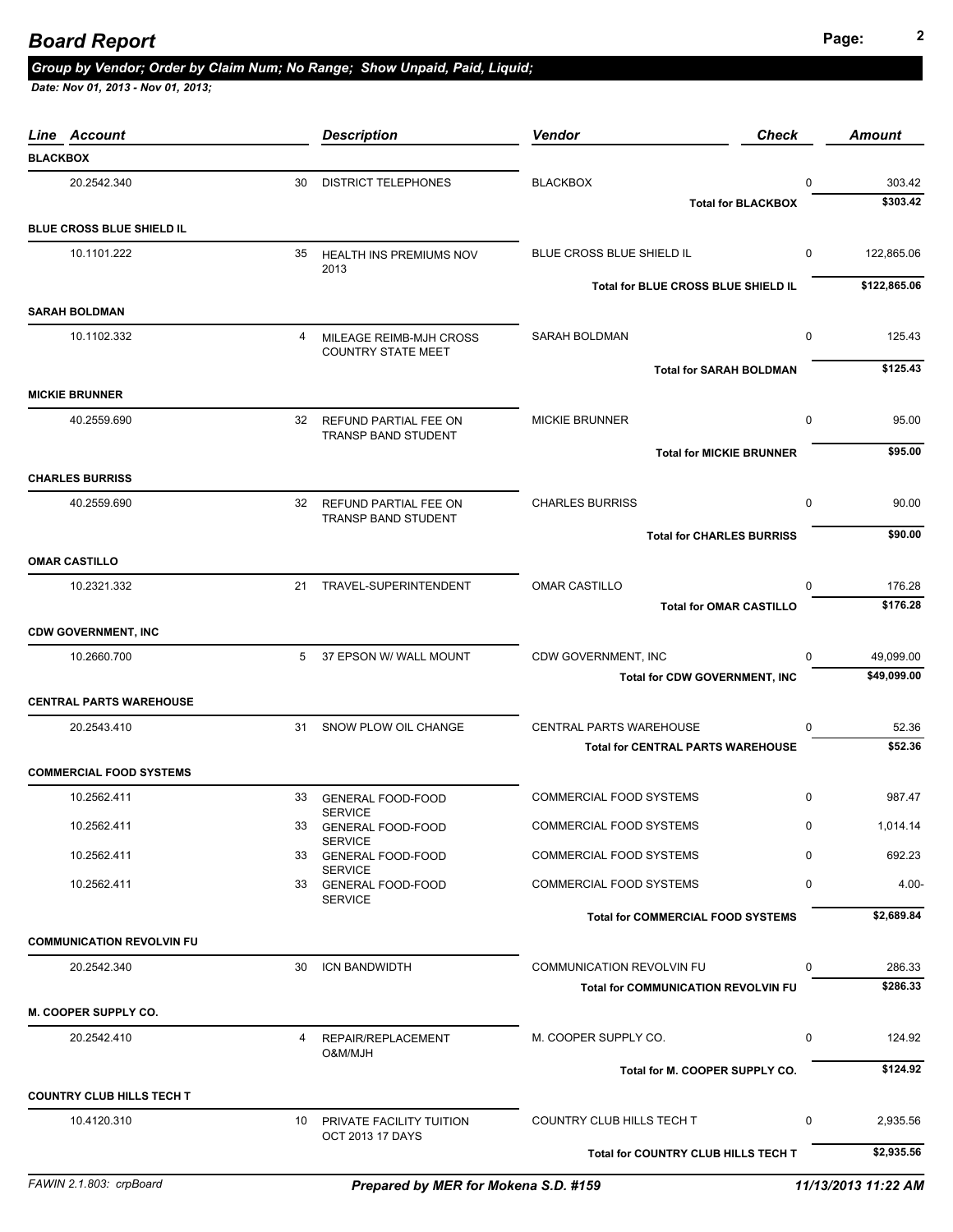### *Group by Vendor; Order by Claim Num; No Range; Show Unpaid, Paid, Liquid;*

| Account<br>Line                |    | <b>Description</b>                                                           | <b>Vendor</b>                            | <b>Check</b> | <b>Amount</b> |
|--------------------------------|----|------------------------------------------------------------------------------|------------------------------------------|--------------|---------------|
| CPI QUALIFIED PLAN CONSUL      |    |                                                                              |                                          |              |               |
| 10.1101.211                    | 30 | BENEFIT-403(b)<br><b>ADMINISTRATIVE FEE</b>                                  | CPI QUALIFIED PLAN CONSUL                | 0            | 25.00         |
|                                |    |                                                                              | Total for CPI QUALIFIED PLAN CONSUL      |              | \$25.00       |
| <b>CYBOR FIRE PROTECTION</b>   |    |                                                                              |                                          |              |               |
| 20.2542.320                    |    | 31 SERVICES-O&M                                                              | <b>CYBOR FIRE PROTECTION</b>             | $\mathbf 0$  | 40.00         |
|                                |    |                                                                              | <b>Total for CYBOR FIRE PROTECTION</b>   |              | \$40.00       |
| <b>JENNIFER DALEY</b>          |    |                                                                              |                                          |              |               |
| 40.2559.690                    | 32 | REFUND PARTIAL FEE ON<br>TRANSP BAND STUDENT                                 | JENNIFER DALEY                           | 0            | 100.00        |
|                                |    |                                                                              | <b>Total for JENNIFER DALEY</b>          |              | \$100.00      |
| <b>DEARBORN NATIONAL LIFE</b>  |    |                                                                              |                                          |              |               |
| 10.1101.222                    | 35 | LIFE INS PREMIUMS NOV 2013                                                   | DEARBORN NATIONAL LIFE                   | $\mathbf{0}$ | 673.60        |
|                                |    |                                                                              | <b>Total for DEARBORN NATIONAL LIFE</b>  |              | \$673.60      |
| <b>MEGHAN DOYLE</b>            |    |                                                                              |                                          |              |               |
| 10.1101.690                    | 5  | PAID OUT OF DISTRICT<br>FEES-MOVED IN DISTRICT                               | <b>MEGHAN DOYLE</b>                      | $\mathbf 0$  | 637.65        |
| 10.1101.690                    | 5  | 9/25/13--1ST GRADE STUDENT<br>PAID OUT OF DISTRICT<br>FEES-MOVED IN DISTRICT | <b>MEGHAN DOYLE</b>                      | $\mathbf 0$  | 637.65        |
|                                |    | 9/25/13--3RD GRADE STUDENT                                                   | <b>Total for MEGHAN DOYLE</b>            |              | \$1,275.30    |
| Edu-key                        |    |                                                                              |                                          |              |               |
| 10.1102.410                    | 4  | <b>KEYBOARD COVERS,</b>                                                      | Edu-key                                  | 0            | 298.38        |
|                                |    |                                                                              | <b>Total for Edu-key</b>                 |              | \$298.38      |
| <b>ELIM CHRISTIAN SERVICES</b> |    |                                                                              |                                          |              |               |
| 10.4120.310                    | 10 |                                                                              | ELIM CHRISTIAN SERVICES                  | 0            | 3,878.28      |
|                                |    | PRIVATE FACILITY TUITION<br>OCT2013 21 DAYS                                  |                                          |              |               |
|                                |    |                                                                              | <b>Total for ELIM CHRISTIAN SERVICES</b> |              | \$3,878.28    |
| <b>TIFFANY ENGLISH</b>         |    |                                                                              |                                          |              |               |
| 10.2210.312                    | 48 | <b>WIDA CONFERENCE- PURCH</b>                                                | <b>TIFFANY ENGLISH</b>                   | $\mathbf 0$  | 15.70         |
| 10.1800.332                    | 46 | SERVICES-ELL TPI GRANT<br>TRAVEL-ELL                                         | <b>TIFFANY ENGLISH</b>                   | $\mathbf 0$  | 45.21         |
|                                |    |                                                                              | <b>Total for TIFFANY ENGLISH</b>         |              | \$60.91       |
| FEIL WATER TREATMENT           |    |                                                                              |                                          |              |               |
| 10.1101.410                    | 2  | <b>MES OFFICE-WATER</b>                                                      | FEIL WATER TREATMENT                     | 0            | 20.25         |
| 10.2321.410                    | 21 | DO OFFICE-WATER                                                              | FEIL WATER TREATMENT                     | $\mathbf{0}$ | 22.75         |
|                                |    |                                                                              | <b>Total for FEIL WATER TREATMENT</b>    |              | \$43.00       |
| <b>1ST AYD CORPORATION</b>     |    |                                                                              |                                          |              |               |
| 40.2550.464                    |    | 32 SUPPLIES-TRANSPORTATION-                                                  | 1ST AYD CORPORATION                      | $\mathbf 0$  | 170.43        |
|                                |    | <b>WASHER SOLVENT</b>                                                        |                                          |              |               |
|                                |    |                                                                              | <b>Total for 1ST AYD CORPORATION</b>     |              | \$170.43      |
| <b>FLINN</b>                   |    |                                                                              |                                          |              |               |
| 10.1102.410                    | 4  | <b>WALL CHART</b>                                                            | <b>FLINN</b>                             | 0            | 25.59         |
|                                |    |                                                                              | <b>Total for FLINN</b>                   |              | \$25.59       |
| <b>FOX RIVER FOODS</b>         |    |                                                                              |                                          |              |               |
| 10.1101.413                    | 23 | <b>SUPPLIES-MIS PASS</b>                                                     | FOX RIVER FOODS                          | 0            | 78.00         |
| 10.1101.412                    | 23 | SUPPLIES-MES PASS                                                            | FOX RIVER FOODS                          | 0            | 12.00         |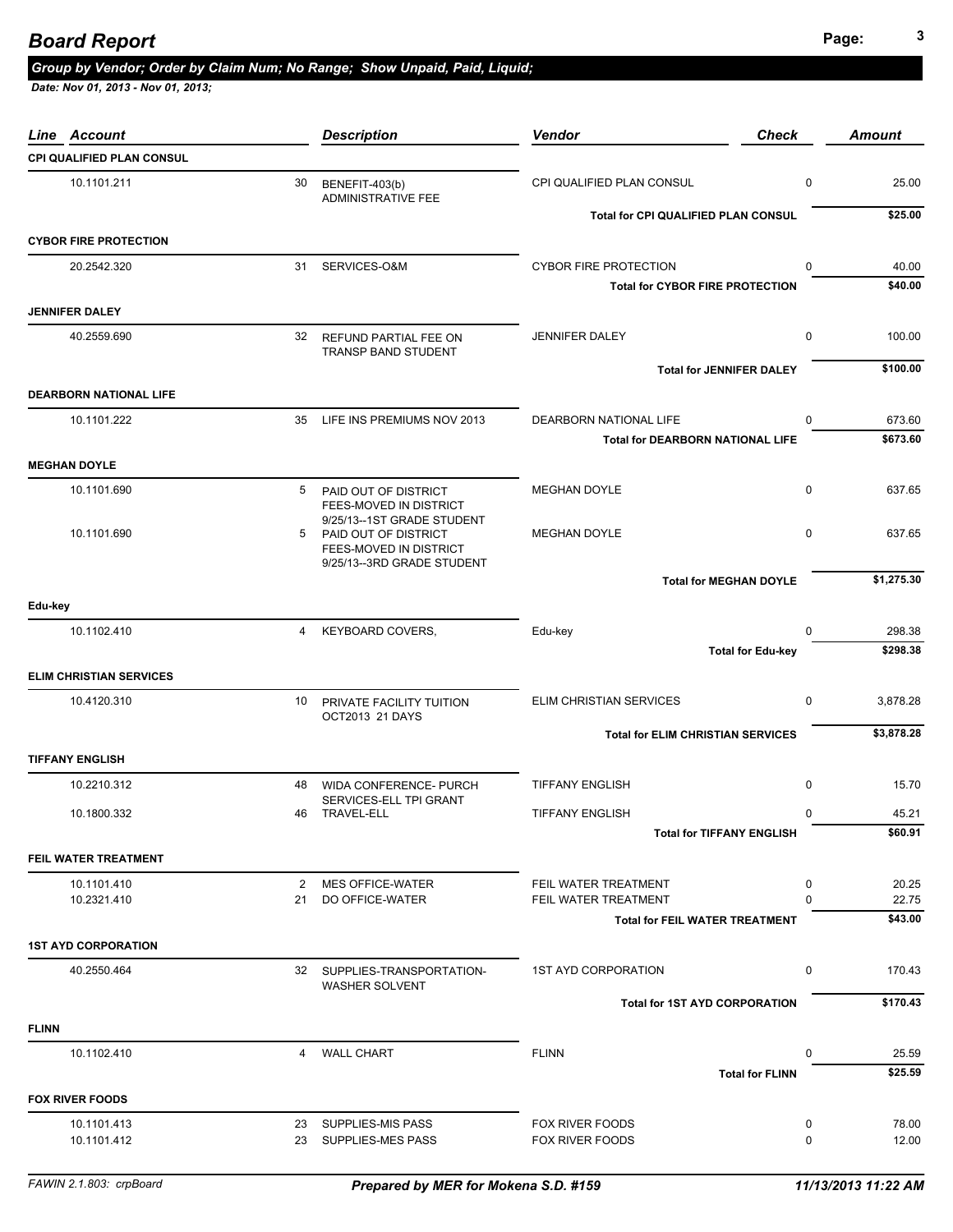### **Page: <sup>4</sup>** *Board Report*

## *Group by Vendor; Order by Claim Num; No Range; Show Unpaid, Paid, Liquid;*

| Line          | Account                          |                | <b>Description</b>                                         | Vendor                                    | <b>Check</b>            | <b>Amount</b> |
|---------------|----------------------------------|----------------|------------------------------------------------------------|-------------------------------------------|-------------------------|---------------|
|               | 10.2562.411                      | 33             | <b>GENERAL FOOD-FOOD</b>                                   | FOX RIVER FOODS                           | $\Omega$                | 12,751.18     |
|               | 10.2562.410                      | 33             | <b>SERVICE</b><br>NON-FOOD SUPPLIES-FOOD<br><b>SERVICE</b> | FOX RIVER FOODS                           | 0                       | 711.25        |
|               |                                  |                |                                                            | <b>Total for FOX RIVER FOODS</b>          |                         | \$13,552.43   |
|               | <b>JILLIAN FREDERICKS</b>        |                |                                                            |                                           |                         |               |
|               | 40.2559.690                      | 32             | PARTIAL FEE                                                | <b>JILLIAN FREDERICKS</b>                 | 0                       | 47.50         |
|               |                                  |                | REFUND-TRANSPORTATION                                      |                                           |                         |               |
|               |                                  |                |                                                            | <b>Total for JILLIAN FREDERICKS</b>       |                         | \$47.50       |
|               | <b>MICHAEL FREDERICKS</b>        |                |                                                            |                                           |                         |               |
|               | 40.2559.690                      | 32             | <b>FEE</b>                                                 | <b>MICHAEL FREDERICKS</b>                 | $\mathbf 0$             | 47.50         |
|               |                                  |                | REFUND-TRANSPORTATION                                      |                                           |                         |               |
|               |                                  |                |                                                            | <b>Total for MICHAEL FREDERICKS</b>       |                         | \$47.50       |
| <b>GOPHER</b> |                                  |                |                                                            |                                           |                         |               |
|               | 10.1500.410                      | 4              | ADDT'L ATHLETIC REPLCMNT                                   | <b>GOPHER</b>                             | 0                       | 1,184.08      |
|               |                                  |                | <b>SUPPLIES</b>                                            |                                           | <b>Total for GOPHER</b> | \$1,184.08    |
|               |                                  |                |                                                            |                                           |                         |               |
|               | <b>G.W. BERKHEIMER CO.</b>       |                |                                                            |                                           |                         |               |
|               | 10.2562.310                      | 33             | PURCHASE SERV-REPAIR<br><b>EQUIP/FOOD SER</b>              | G.W. BERKHEIMER CO.                       | $\mathbf 0$             | 80.46         |
|               | 20.2542.410                      | $\overline{4}$ | MOTOR,                                                     | G.W. BERKHEIMER CO.                       | 0                       | 1,008.15      |
|               |                                  |                |                                                            | Total for G.W. BERKHEIMER CO.             |                         | \$1.088.61    |
|               | <b>FAKHER HABIB</b>              |                |                                                            |                                           |                         |               |
|               | 40.2559.690                      | 32             | REFUND PARTIAL FEE ON                                      | <b>FAKHER HABIB</b>                       | 0                       | 95.00         |
|               |                                  |                | TRANSP BAND STUDENT                                        |                                           |                         |               |
|               |                                  |                |                                                            | <b>Total for FAKHER HABIB</b>             |                         | \$95.00       |
|               | <b>HOME DEPOT*</b>               |                |                                                            |                                           |                         |               |
|               | 40.2550.412                      | 32             | <b>MAINTENANCE</b>                                         | HOME DEPOT*                               | $\mathbf 0$             | 69.40         |
|               | 10.2660.410                      | 5              | PARTS-TRANSPORTATION<br>SUPPLIES-COMPUTER TECH             | HOME DEPOT*                               | $\mathbf 0$             | 69.85         |
|               | 20.2542.411                      | 2              | SUPPLIES-O&M                                               | HOME DEPOT*                               | $\Omega$                | 113.53        |
|               |                                  |                | MAINTENANCE/MES                                            |                                           |                         |               |
|               | 20.2542.411                      | 4              | SUPPLIES-O&M<br>MAINTENANCE/MJH                            | HOME DEPOT*                               | $\mathbf 0$             | 59.85         |
|               | 10.2660.410                      | 5              | <b>TECH SUPPLIES</b>                                       | HOME DEPOT*                               | 0                       | 32.10         |
|               | 40.2550.410                      | 32             | TRANS SUPPLIES NON BUS                                     | HOME DEPOT*                               | $\Omega$                | 12.97         |
|               | 10.2319.410                      |                | 21 SUPPLIES-BOARD OF<br><b>EDUCATION</b>                   | HOME DEPOT*                               | 0                       | 40.22         |
|               |                                  |                |                                                            |                                           | Total for HOME DEPOT*   | \$397.92      |
|               | <b>HOUGHTON MIFFLIN COMPANY</b>  |                |                                                            |                                           |                         |               |
|               | 10.2211.312                      |                | 18 SMALL GROUP INSTRUCTION                                 | <b>HOUGHTON MIFFLIN COMPANY</b>           | 0                       | 3,500.00      |
|               |                                  |                | PROF DEVELOPMENT,                                          |                                           |                         |               |
|               |                                  |                |                                                            | <b>Total for HOUGHTON MIFFLIN COMPANY</b> |                         | \$3,500.00    |
|               | IL ASSOC SCHOOL BOARDS           |                |                                                            |                                           |                         |               |
|               | 10.2310.640                      |                | 20 SUBSCRIPTION FOR POLICY                                 | IL ASSOC SCHOOL BOARDS                    | 0                       | 725.00        |
|               |                                  |                | REFERENCE SERVICES                                         |                                           |                         |               |
|               | 10.2310.332                      |                | 20 6 ATTENDEES THREE RIVERS<br><b>DINNER</b>               | IL ASSOC SCHOOL BOARDS                    | 0                       | 240.00        |
|               |                                  |                |                                                            | Total for IL ASSOC SCHOOL BOARDS          |                         | \$965.00      |
|               | <b>ILLINOIS PUBLIC RISK FUND</b> |                |                                                            |                                           |                         |               |
|               | 80.2364.380                      |                | 30 INSTALLMENT FEE WKRS                                    | <b>ILLINOIS PUBLIC RISK FUND</b>          | 0                       | 5,263.00      |
|               |                                  |                | COMP-DEC                                                   |                                           |                         |               |
|               |                                  |                |                                                            | Total for ILLINOIS PUBLIC RISK FUND       |                         | \$5,263.00    |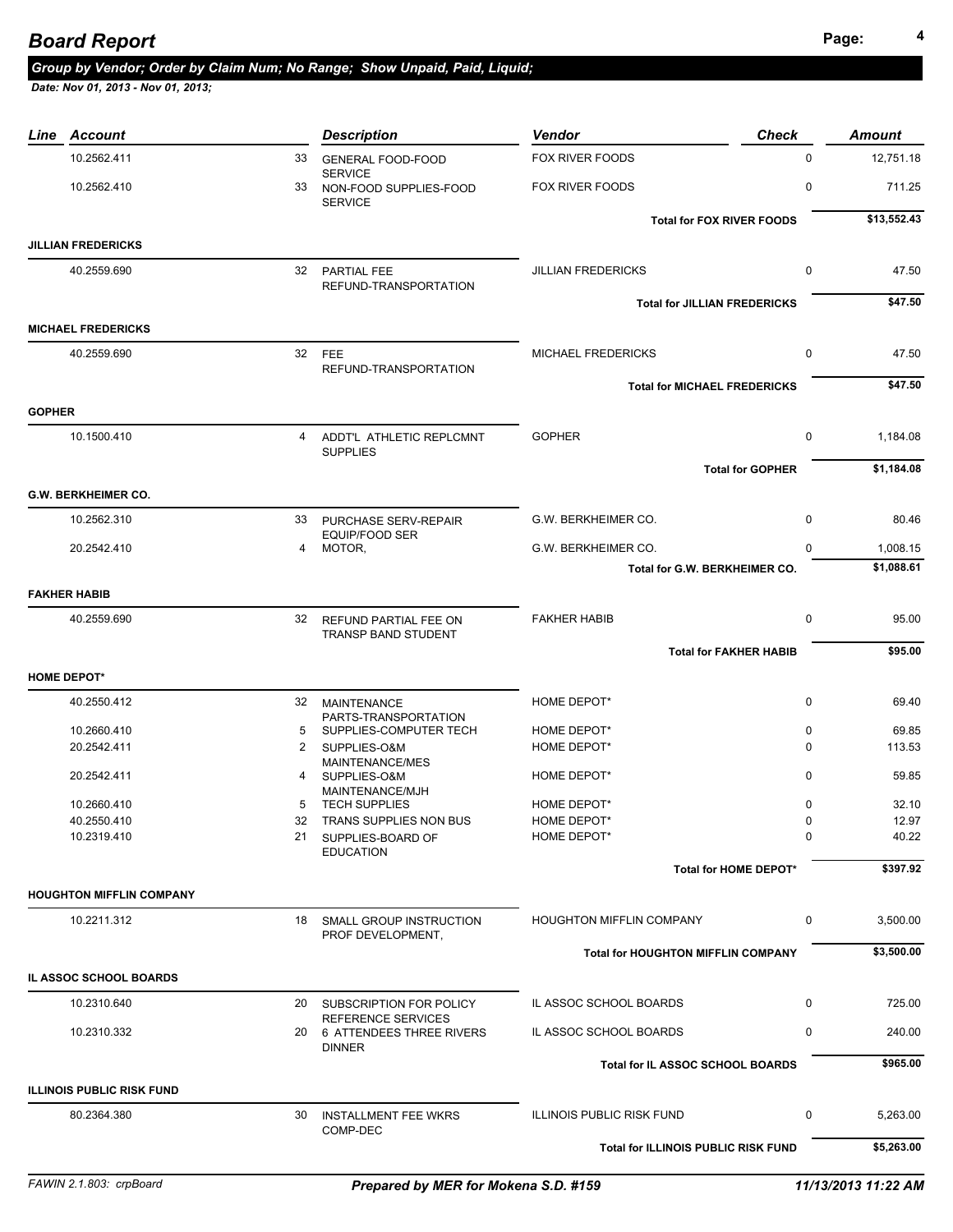## **Page: <sup>5</sup>** *Board Report*

### *Group by Vendor; Order by Claim Num; No Range; Show Unpaid, Paid, Liquid;*

| Line Account                     |    | <b>Description</b>                                                             | Vendor<br><b>Check</b>                     |             | <b>Amount</b> |
|----------------------------------|----|--------------------------------------------------------------------------------|--------------------------------------------|-------------|---------------|
| <b>MICHAEL JOHNSON</b>           |    |                                                                                |                                            |             |               |
| 40.2559.690                      |    | 32 PARTIAL TRANSP FEE REFUND<br><b>BAND STUDENT</b>                            | MICHAEL JOHNSON                            | 0           | 100.00        |
|                                  |    |                                                                                | <b>Total for MICHAEL JOHNSON</b>           |             | \$100.00      |
| JOLIET AREA COMMUNITY HOS        |    |                                                                                |                                            |             |               |
| 10.2319.410                      |    | 21 DONATION IN MEMORY OF<br><b>CHARLES HOSTERT-PEGGY</b><br>RYAN'S STEP FATHER | JOLIET AREA COMMUNITY HOS                  | 0           | 50.00         |
|                                  |    |                                                                                | <b>Total for JOLIET AREA COMMUNITY HOS</b> |             | \$50.00       |
| <b>RONALD KACZOROWSKI</b>        |    |                                                                                |                                            |             |               |
| 40.2550.331                      |    | 32 REIMBURSEMENT OF CDL<br><b>LICENSE RENEWAL</b>                              | RONALD KACZOROWSKI                         | $\mathbf 0$ | 60.00         |
|                                  |    |                                                                                | <b>Total for RONALD KACZOROWSKI</b>        |             | \$60.00       |
| <b>DEBRA KAPPEL</b>              |    |                                                                                |                                            |             |               |
| 10.1800.332                      | 46 | TRAVEL-ELL                                                                     | <b>DEBRA KAPPEL</b>                        | 0           | 46.18         |
| 10.2210.312                      | 10 | REIMB FOR TRAVEL EXPENSES                                                      | <b>DEBRA KAPPEL</b>                        | $\mathbf 0$ | 70.47         |
|                                  |    | FOR WIDA CONF                                                                  | <b>Total for DEBRA KAPPEL</b>              |             | \$116.65      |
| <b>ANNA KIRCHNER</b>             |    |                                                                                |                                            |             |               |
|                                  |    |                                                                                |                                            |             |               |
| 10.2410.332                      |    | 2 TRAVEL-BUILDING<br>ADMINISTRATION/MES ISBE<br><b>FOCUSED MONITORING</b>      | <b>ANNA KIRCHNER</b>                       | 0           | 98.88         |
|                                  |    |                                                                                | <b>Total for ANNA KIRCHNER</b>             |             | \$98.88       |
| <b>MARY LOUISE KNOERZER</b>      |    |                                                                                |                                            |             |               |
| 10.2319.410                      | 21 | <b>CERTIFICATE HOLDERS FOR</b><br><b>BOE</b>                                   | <b>MARY LOUISE KNOERZER</b>                | $\mathbf 0$ | 17.98         |
|                                  |    |                                                                                | <b>Total for MARY LOUISE KNOERZER</b>      |             | \$17.98       |
| <b>DARLENE KOKOTAN</b>           |    |                                                                                |                                            |             |               |
| 40.2559.690                      |    | 32 REFUND PARTIAL FEE ON<br>TRANSP BAND STUDENT                                | DARLENE KOKOTAN                            | $\mathbf 0$ | 100.00        |
|                                  |    |                                                                                | <b>Total for DARLENE KOKOTAN</b>           |             | \$100.00      |
| <b>KRYSTAL DAIRY</b>             |    |                                                                                |                                            |             |               |
| 10.2562.413                      |    | 33 OCTOBER MILK- FOOD<br><b>SERVICE</b>                                        | <b>KRYSTAL DAIRY</b>                       | $\mathbf 0$ | 3,683.90      |
|                                  |    |                                                                                | <b>Total for KRYSTAL DAIRY</b>             |             | \$3,683.90    |
| <b>LAGRANGE AREA DEP SPEC ED</b> |    |                                                                                |                                            |             |               |
| 10.2211.312                      |    | 18 COMMON CORE<br>PRESENTATION 13                                              | LAGRANGE AREA DEP SPEC ED                  | $\mathbf 0$ | 1,300.00      |
| 10.2211.312                      |    | ATTENDEES,<br>18 COMMON CORE<br>PRESENTATION 4 ATTENDEES,                      | LAGRANGE AREA DEP SPEC ED                  | 0           | 400.00        |
|                                  |    |                                                                                | <b>Total for LAGRANGE AREA DEP SPEC ED</b> |             | \$1,700.00    |
| <b>LANTER REFRIG. DISTR. CO.</b> |    |                                                                                |                                            |             |               |
| 10.2562.315                      |    | 33 GENERAL FOOD-FOOD                                                           | LANTER REFRIG. DISTR. CO.                  | $\mathbf 0$ | 210.41        |
| 10.2562.315                      |    | <b>SERVICE</b><br>33 DELIVERY CHARGE-FOOD<br><b>SERVICE</b>                    | LANTER REFRIG. DISTR. CO.                  | $\mathbf 0$ | 97.29         |
|                                  |    |                                                                                | Total for LANTER REFRIG. DISTR. CO.        |             | \$307.70      |
| <b>LEARNING A-Z</b>              |    |                                                                                |                                            |             |               |
| 10.1101.310                      |    | 18 SCIENCE A-Z LICENSE<br>SUBSCRIPTION,                                        | <b>LEARNING A-Z</b>                        | 0           | 19.23         |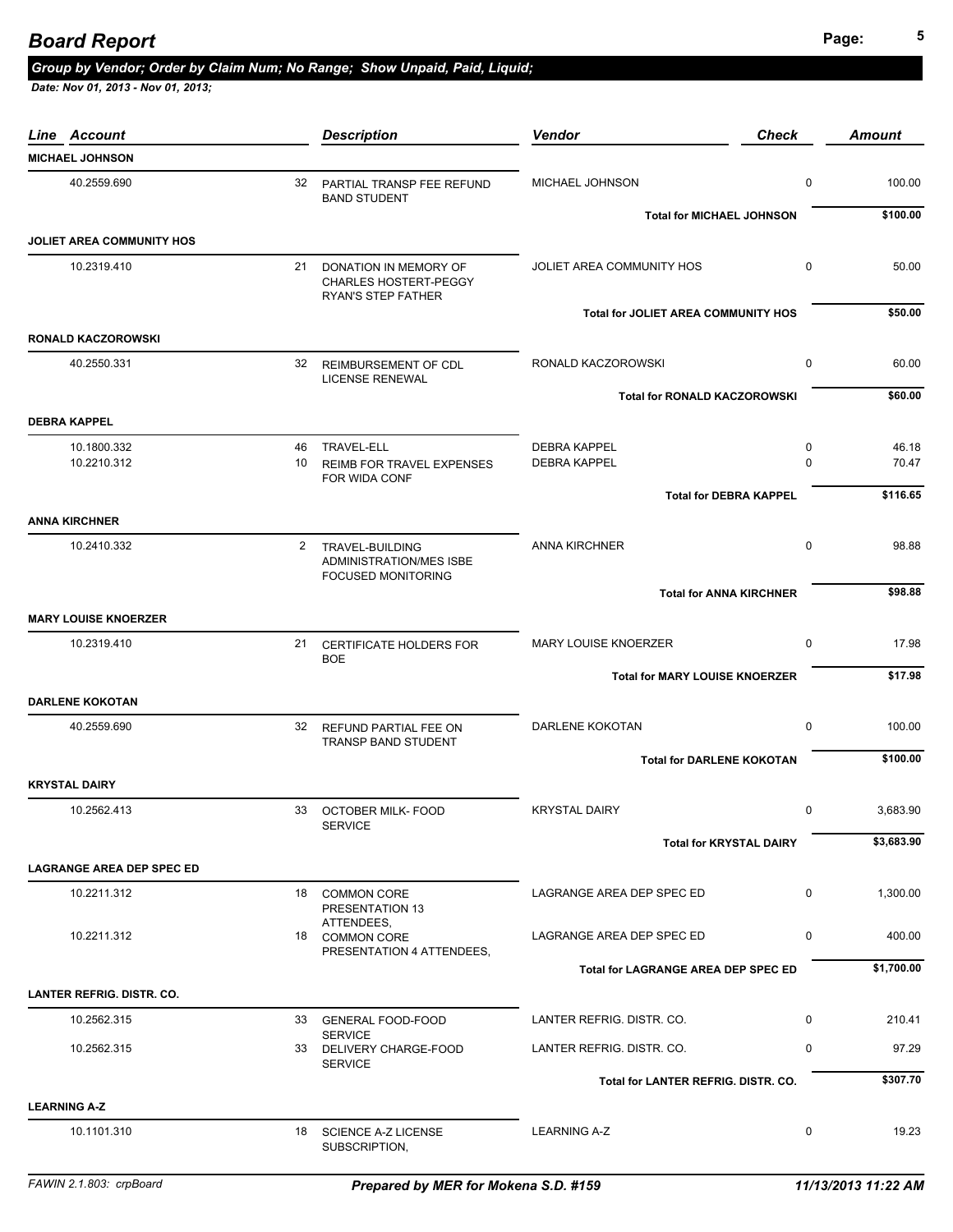## **Page: <sup>6</sup>** *Board Report*

#### *Group by Vendor; Order by Claim Num; No Range; Show Unpaid, Paid, Liquid;*

| Line<br>Account                |    | <b>Description</b>                                       | <b>Vendor</b>                            | Check       | Amount       |
|--------------------------------|----|----------------------------------------------------------|------------------------------------------|-------------|--------------|
|                                |    |                                                          | <b>Total for LEARNING A-Z</b>            |             | \$19.23      |
| <b>LIBRARIANS BOOK EXPRESS</b> |    |                                                          |                                          |             |              |
| 10.2220.430                    | 4  | NEW BOOKS FOR LEARNING<br><b>CENTER</b>                  | <b>LIBRARIANS BOOK EXPRESS</b>           | $\pmb{0}$   | 196.72       |
|                                |    |                                                          | <b>Total for LIBRARIANS BOOK EXPRESS</b> |             | \$196.72     |
| LINCOLN-WAY H.S.#210           |    |                                                          |                                          |             |              |
| 40.2550.464                    | 32 | SUPPLIES-TRANSPORTATION/G<br>AS                          | LINCOLN-WAY H.S.#210                     | $\mathbf 0$ | 7.611.81     |
| 20.2545.410                    | 31 | ALL VEHICLES PARTS & GAS                                 | LINCOLN-WAY H.S.#210                     | $\mathbf 0$ | 728.25       |
|                                |    |                                                          | Total for LINCOLN-WAY H.S.#210           |             | \$8,340.06   |
| <b>LINCOLN-WAY AREA SP ED</b>  |    |                                                          |                                          |             |              |
| 10.4122.301                    | 10 | <b>CD PROGRAM TUITION</b>                                | LINCOLN-WAY AREA SP ED                   | $\mathbf 0$ | 38,083.98    |
| 10.4122.303                    | 10 | DK PROGRAM TUITION                                       | LINCOLN-WAY AREA SP ED                   | 0           | 22,250.55    |
| 10.4122.304                    | 10 | MULTI-NEEDS/AUTISM                                       | LINCOLN-WAY AREA SP ED                   | 0           | 34,467.12    |
| 10.4122.305                    | 10 | <b>SCII PROGRAM TUITION</b>                              | LINCOLN-WAY AREA SP ED                   | 0           | 32,597.77    |
|                                |    |                                                          |                                          |             |              |
| 10.4122.306                    | 10 | STEP TUITION/ADAPTIVE<br><b>INSTRUCTION</b>              | LINCOLN-WAY AREA SP ED                   | 0           | 12,946.17    |
| 10.4122.307                    | 10 | SELF PROGRAM TUITION                                     | LINCOLN-WAY AREA SP ED                   | $\mathbf 0$ | 30,276.19    |
| 10.4123.300                    | 10 | <b>HEARING ITINERANT</b>                                 | LINCOLN-WAY AREA SP ED                   | 0           | 924.00       |
| 10.4123.301                    | 10 | <b>VISION ITINERANT</b>                                  | LINCOLN-WAY AREA SP ED                   | 0           | 1,085.70     |
| 10.4123.304                    | 10 | OCCUPATIONAL THERAPY                                     | LINCOLN-WAY AREA SP ED                   | 0           | 21,381.05    |
| 10.4123.305                    | 10 | PHYSICAL THERAPY                                         | LINCOLN-WAY AREA SP ED                   | 0           | 3,685.90     |
|                                |    |                                                          |                                          | 0           |              |
| 10.4124.301                    | 10 | 1:1 AIDES/CONTRACTED STAFF                               | LINCOLN-WAY AREA SP ED                   |             | 7,833.80     |
| 10.4124.301                    | 10 | 1:1 AIDES/CONTRACTED STAFF<br><b>SUB AIDES</b>           | LINCOLN-WAY AREA SP ED                   | 0           | 201.29       |
| 10.4124.302                    | 10 | PP CASE MANAGEMENT                                       | LINCOLN-WAY AREA SP ED                   | 0           | 132.55       |
| 10.4124.303                    | 10 | ASSISTIVE TECHNOLOGY                                     | LINCOLN-WAY AREA SP ED                   | 0           | 416.70       |
| 10.4124.304                    | 10 | <b>BEHAVIOR SUPPORT &amp; PROF</b><br><b>DEVELOPMENT</b> | LINCOLN-WAY AREA SP ED                   | 0           | 1,084.50     |
| 10.4124.305                    | 10 | <b>STATE CLAIMS</b>                                      | LINCOLN-WAY AREA SP ED                   | $\mathbf 0$ | 196.15       |
| 10.4124.306                    | 10 | <b>ADAPTIVE PE</b>                                       | LINCOLN-WAY AREA SP ED                   | 0           | 975.85       |
| 10.4124.307                    | 10 | EC CLINIC EVALUATIONS                                    | LINCOLN-WAY AREA SP ED                   | 0           | 1,589.55     |
| 10.4124.308                    | 10 | AUDIOLOGICAL EVALUATIONS                                 | LINCOLN-WAY AREA SP ED                   | 0           | 19.00        |
| 10.4120.311                    | 10 | <b>ADMINISTRATIVE SUPPORT</b>                            | LINCOLN-WAY AREA SP ED                   | 0           | 1,377.65     |
| 10.1200.410                    | 10 | COSTS<br>SUPPLIES-STUDENT SERVICES                       | LINCOLN-WAY AREA SP ED                   | 0           | 125.59       |
| 20.4120.309                    | 10 | SP ED CO-OP BUILDING                                     | LINCOLN-WAY AREA SP ED                   | 0           | 5,919.65     |
| 30.5200.690                    | 30 | <b>MAINTENANCE</b><br><b>BONDS SERVICE CHARGES</b>       | LINCOLN-WAY AREA SP ED                   | 0           | 12,932.60    |
| 40.2559.331                    | 10 | SP ED CONTRACT                                           | LINCOLN-WAY AREA SP ED                   | 0           | 34,235.08    |
| 40.4124.310                    | 10 | <b>TRANSPORTATION</b><br><b>BUS MONITORS</b>             | LINCOLN-WAY AREA SP ED                   | 0           | 5,833.71     |
|                                |    |                                                          | <b>Total for LINCOLN-WAY AREA SP ED</b>  |             | \$270,572.10 |
| <b>MACNEAL SCHOOL</b>          |    |                                                          |                                          |             |              |
|                                |    |                                                          |                                          | $\mathbf 0$ |              |
| 10.4120.310                    | 10 | PRIVATE FACILITY TUITION<br><b>OCT</b>                   | MACNEAL SCHOOL                           |             | 4,513.52     |
| 10.4120.310                    | 10 | PRIVATE FACILITY TUITION<br>PRTJUN/JULY                  | <b>MACNEAL SCHOOL</b>                    | 0           | 6,565.12     |
|                                |    |                                                          | <b>Total for MACNEAL SCHOOL</b>          |             | \$11,078.64  |
| <b>WILLIAM MARR</b>            |    |                                                          |                                          |             |              |
| 40.2559.690                    |    | 32 REFUND PARTIAL FEE ON<br><b>TRANSP BAND STUDENT</b>   | <b>WILLIAM MARR</b>                      | 0           | 100.00       |
|                                |    |                                                          | <b>Total for WILLIAM MARR</b>            |             | \$100.00     |
| <b>FREDERICK MCEVOY</b>        |    |                                                          |                                          |             |              |
| 40.2559.690                    | 32 | REFUND PARTIAL FEE ON<br>TRANSP BAND STUDENT             | <b>FREDERICK MCEVOY</b>                  | 0           | 100.00       |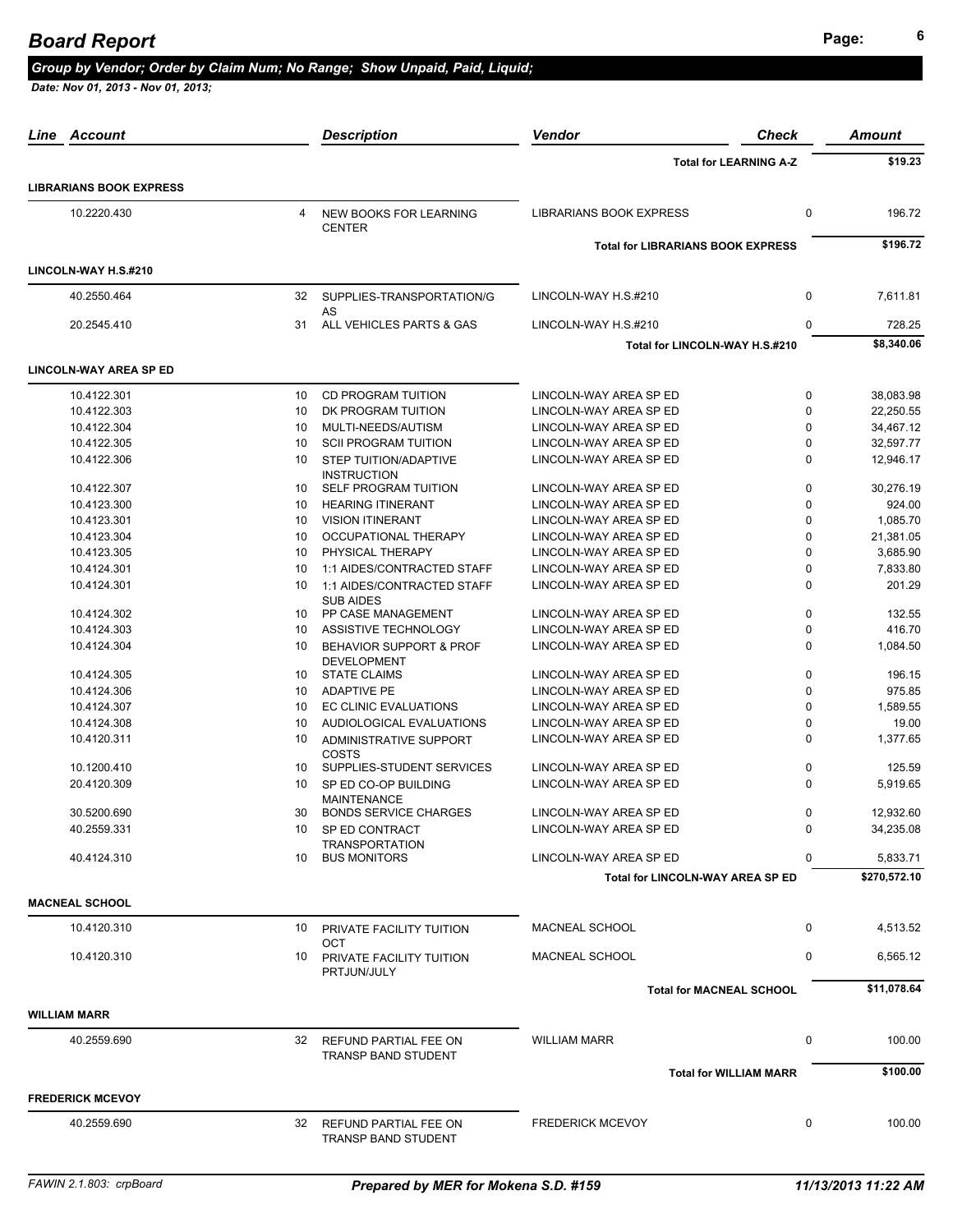## **Page: <sup>7</sup>** *Board Report*

#### *Group by Vendor; Order by Claim Num; No Range; Show Unpaid, Paid, Liquid;*

|                | Line Account                     |    | <b>Description</b>                                                     | <b>Vendor</b>                              | <b>Check</b> | <b>Amount</b> |
|----------------|----------------------------------|----|------------------------------------------------------------------------|--------------------------------------------|--------------|---------------|
|                |                                  |    |                                                                        | <b>Total for FREDERICK MCEVOY</b>          |              | \$100.00      |
| <b>MENARDS</b> |                                  |    |                                                                        |                                            |              |               |
|                | 10.2660.410                      | 5  | SUPPLIES-COMPUTER TECH                                                 | <b>MENARDS</b>                             | 0            | 63.48         |
|                | 20.2542.411                      | 2  | SUPPLIES-O&M<br>MAINTENANCE/MES                                        | <b>MENARDS</b>                             | 0            | 31.74         |
|                | 20.2542.411                      | 4  | SUPPLIES-O&M<br>MAINTENANCE/MJH                                        | <b>MENARDS</b>                             | $\mathbf 0$  | 52.51         |
|                | 10.2562.410                      |    | 33 NON-FOOD SUPPLIES-FOOD<br><b>SERVICE</b>                            | <b>MENARDS</b>                             | $\mathbf 0$  | 27.20         |
|                | 10.2319.410                      |    | 21 SUPPLIES-BOARD OF<br><b>EDUCATION</b>                               | <b>MENARDS</b>                             | 0            | 345.16        |
|                | 20.2542.410                      | 3  | REPAIR/REPLACEMENT<br>O&M/MIS                                          | <b>MENARDS</b>                             | $\mathbf 0$  | 60.77         |
|                | 20.2542.410                      | 4  | REPAIR/REPLACEMENT<br>O&M/MJH                                          | <b>MENARDS</b>                             | $\mathbf 0$  | 23.86         |
|                | 20.2542.410                      | 4  | REPAIR/REPLACEMENT<br>O&M/MJH                                          | <b>MENARDS</b>                             | $\mathbf 0$  | 17.34         |
|                | 20.2542.410                      | 3  | REPAIR/REPLACEMENT<br>O&M/MIS                                          | <b>MENARDS</b>                             | 0            | 98.19         |
|                | 20.2542.411                      |    | 2 SUPPLIES-O&M<br>MAINTENANCE/MES                                      | <b>MENARDS</b>                             | $\mathbf 0$  | 21.75         |
|                | 20.2543.410                      |    | 31 GROUNDS MAINTENANCE<br><b>SUPPLIES</b>                              | <b>MENARDS</b>                             | $\mathbf 0$  | 18.54         |
|                | 10.2319.410                      |    | 21 SUPPLIES-BOARD OF<br><b>EDUCATION</b>                               | <b>MENARDS</b>                             | $\mathbf 0$  | 34.99         |
|                |                                  |    |                                                                        | <b>Total for MENARDS</b>                   |              | \$795.53      |
|                | <b>MIDWEST TRANSIT EQUIPMENT</b> |    |                                                                        |                                            |              |               |
|                | 40.2550.412                      | 32 | MAINTENANCE<br>PARTS-TRANSPORTATION                                    | MIDWEST TRANSIT EQUIPMENT                  | $\mathbf 0$  | 13.68         |
|                | 40.2550.331                      | 32 | SERVICES-TRANSPORTATION                                                | MIDWEST TRANSIT EQUIPMENT                  | 0            | 742.22        |
|                |                                  |    |                                                                        | <b>Total for MIDWEST TRANSIT EQUIPMENT</b> |              | \$755.90      |
|                | <b>MOKENA AUTO PARTS</b>         |    |                                                                        |                                            |              |               |
|                | 20.2542.411                      |    | 31 SUPPLIES-O&M MAINTENANCE                                            | <b>MOKENA AUTO PARTS</b>                   | $\pmb{0}$    | 29.18         |
|                | 20.2542.411                      | 31 | SUPPLIES-O&M MAINTENANCE                                               | <b>MOKENA AUTO PARTS</b>                   | $\mathbf 0$  | 24.78         |
|                | 40.2550.412                      | 32 | MAINTENANCE                                                            | <b>MOKENA AUTO PARTS</b>                   | 0            | 23.67         |
|                | 40.2550.412                      |    | PARTS-TRANSPORTATION<br>32 MAINTENANCE                                 | <b>MOKENA AUTO PARTS</b>                   | $\Omega$     | 31.08         |
|                | 40.2550.412                      |    | PARTS-TRANSPORTATION<br>32 MAINTENANCE                                 | <b>MOKENA AUTO PARTS</b>                   | $\mathbf 0$  | 56.33         |
|                |                                  |    | PARTS-TRANSPORTATION                                                   | <b>Total for MOKENA AUTO PARTS</b>         |              | \$165.04      |
|                | <b>MOKENA CHAMBER COMMERCE</b>   |    |                                                                        |                                            |              |               |
|                | 10.2310.640                      | 20 | <b>ANNUAL MEMBERSHIP</b>                                               | MOKENA CHAMBER COMMERCE                    | 0            | 80.00         |
|                |                                  |    |                                                                        | <b>Total for MOKENA CHAMBER COMMERCE</b>   |              | \$80.00       |
|                | <b>MOKENA JUNIOR HIGH SCHOOL</b> |    |                                                                        |                                            |              |               |
|                | 10.1500.640                      | 4  | REIMB MJH CONVENIENCE A/C<br>FOR IESA FEES FROM FEB 13<br>THRU SEPT 13 | MOKENA JUNIOR HIGH SCHOOL                  | 0            | 845.00        |
|                |                                  |    |                                                                        | <b>Total for MOKENA JUNIOR HIGH SCHOOL</b> |              | \$845.00      |
|                | <b>MAIRA MONTENGRO</b>           |    |                                                                        |                                            |              |               |
|                | 10.1101.690                      | 5  | STUDENT BOOK FEE REFUND                                                | <b>MAIRA MONTENGRO</b>                     | $\Omega$     | 234.00        |
|                |                                  |    |                                                                        | <b>Total for MAIRA MONTENGRO</b>           |              | \$234.00      |
|                | <b>ROBERT MONROE</b>             |    |                                                                        |                                            |              |               |
|                | 40.2559.690                      | 32 | REFUND PARTIAL FEE ON<br><b>TRANSP BAND STUDENT</b>                    | ROBERT MONROE                              | 0            | 95.00         |
|                |                                  |    |                                                                        | <b>Total for ROBERT MONROE</b>             |              | \$95.00       |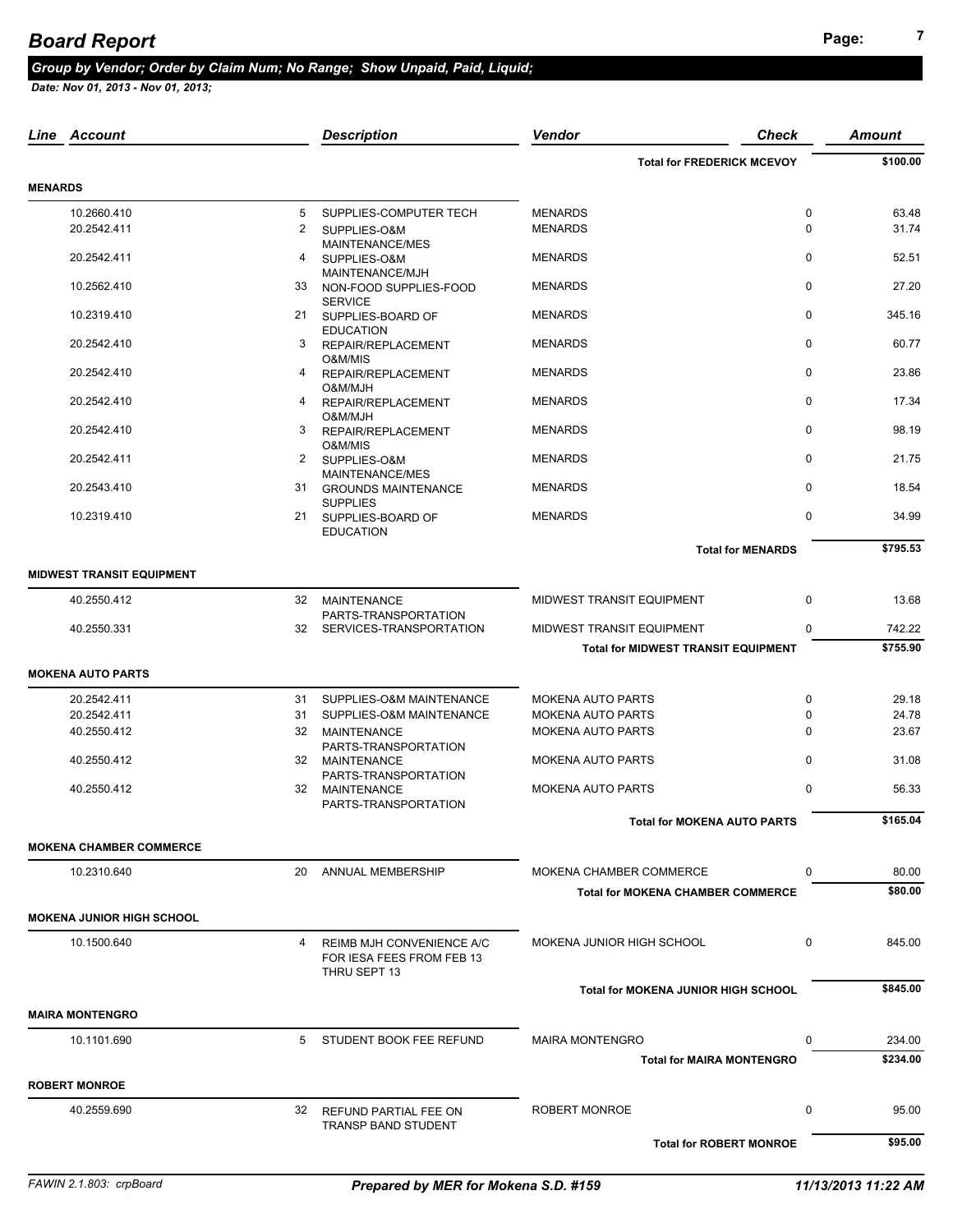#### **Page: <sup>8</sup>** *Board Report*

## *Group by Vendor; Order by Claim Num; No Range; Show Unpaid, Paid, Liquid;*

| <b>Line Account</b>            |                | <b>Description</b>                                   | <b>Vendor</b>                            | <b>Check</b>                 | <b>Amount</b> |
|--------------------------------|----------------|------------------------------------------------------|------------------------------------------|------------------------------|---------------|
| <b>MOTION INDUSTRIES INC</b>   |                |                                                      |                                          |                              |               |
| 20.2542.410                    | $\overline{4}$ | REPLACEMENT EXHAUST FAN<br>O&M/MJH                   | <b>MOTION INDUSTRIES INC</b>             | 0                            | 71.66         |
|                                |                |                                                      | <b>Total for MOTION INDUSTRIES INC</b>   |                              | \$71.66       |
| <b>NICOR GAS</b>               |                |                                                      |                                          |                              |               |
| 20.2542.460                    | 30             | DISTRICT HEATING/GAS PRTL<br>SEPT & OCT              | <b>NICOR GAS</b>                         | $\mathbf 0$                  | 4,075.84      |
| <b>NU WAY DISPOSAL SERVICE</b> |                |                                                      |                                          | <b>Total for NICOR GAS</b>   | \$4,075.84    |
| 20.2542.320                    |                | 31 OCT REFUSE SERVICES                               | NU WAY DISPOSAL SERVICE                  | $\Omega$                     | 1,675.77      |
|                                |                |                                                      | Total for NU WAY DISPOSAL SERVICE        |                              | \$1,675.77    |
| <b>MICHELLE OBRECHT</b>        |                |                                                      |                                          |                              |               |
| 40.2559.690                    |                | 32 REFUND PARTIAL FEE ON<br>TRANSP BAND STUDENT      | MICHELLE OBRECHT                         | 0                            | 100.00        |
|                                |                |                                                      | <b>Total for MICHELLE OBRECHT</b>        |                              | \$100.00      |
| <b>OTIS ELEVATOR COMPANY</b>   |                |                                                      |                                          |                              |               |
| 20.2542.323                    |                | 2 SERVICES-O&M<br>MAINTENANCE/MES                    | OTIS ELEVATOR COMPANY                    | 0                            | 153.05        |
|                                |                |                                                      | <b>Total for OTIS ELEVATOR COMPANY</b>   |                              | \$153.05      |
| PALOS SPORTS, INC.             |                |                                                      |                                          |                              |               |
| 10.1101.410                    |                | 2 BASKETBALL RIMS & NETS FOR<br><b>SOUTH GYM MES</b> | PALOS SPORTS, INC.                       | 0                            | 173.96        |
|                                |                |                                                      | Total for PALOS SPORTS, INC.             |                              | \$173.96      |
| <b>ERIC PAPIER</b>             |                |                                                      |                                          |                              |               |
| 40.2559.690                    | 32             | REFUND PARTIAL FEE ON<br>TRANSP BAND STUDENT         | <b>ERIC PAPIER</b>                       | 0                            | 90.00         |
|                                |                |                                                      |                                          | <b>Total for ERIC PAPIER</b> | \$90.00       |
| PERFORMANCE CHEMICAL           |                |                                                      |                                          |                              |               |
| 20.2542.411                    |                | 31 AIR FILTERS                                       | PERFORMANCE CHEMICAL                     | 0                            | 85.26         |
| 10.2562.410                    |                | 33 SUPPLIES-NON SKID<br>MATS-FOOD SERVICE            | PERFORMANCE CHEMICAL                     | 0                            | 163.00        |
| 10.1101.410                    | 2              | SUPPLIES-NON SKID MATS-FOR<br>DRINKING FOUNTAINS-MES | PERFORMANCE CHEMICAL                     | 0                            | 196.80        |
| 20.2542.412                    |                | 31 PARTS FOR VACUUM                                  | PERFORMANCE CHEMICAL                     | $\mathbf{0}$                 | 16.40         |
| 20.2543.410                    |                | 31 POWERTHAW ICE MELT,                               | PERFORMANCE CHEMICAL                     | 0                            | 2,646.00      |
|                                |                |                                                      | <b>Total for PERFORMANCE CHEMICAL</b>    |                              | \$3,107.46    |
| PETERS & ASSOCIATES            |                |                                                      |                                          |                              |               |
| 10.2660.410                    |                | 5 POWER SUPPLIES, HP HOT<br>PLUGS,                   | PETERS & ASSOCIATES                      | 0                            | 731.26        |
|                                |                |                                                      | <b>Total for PETERS &amp; ASSOCIATES</b> |                              | \$731.26      |
| PITNEY BOWES, INC.             |                |                                                      |                                          |                              |               |
| 10.2410.340                    |                | 4 MJH TERM RENTAL CHARGES<br>OT <sub>13</sub>        | PITNEY BOWES, INC.                       | 0                            | 354.00        |
|                                |                |                                                      | Total for PITNEY BOWES, INC.             |                              | \$354.00      |
| <b>PURCHASE POWER</b>          |                |                                                      |                                          |                              |               |
| 10.2630.340                    |                | 30 POSTAGE METER REFILL NOV<br>2013                  | PURCHASE POWER                           | 0                            | 460.00        |
|                                |                |                                                      | <b>Total for PURCHASE POWER</b>          |                              | \$460.00      |
| <b>POSTMASTER</b>              |                |                                                      |                                          |                              |               |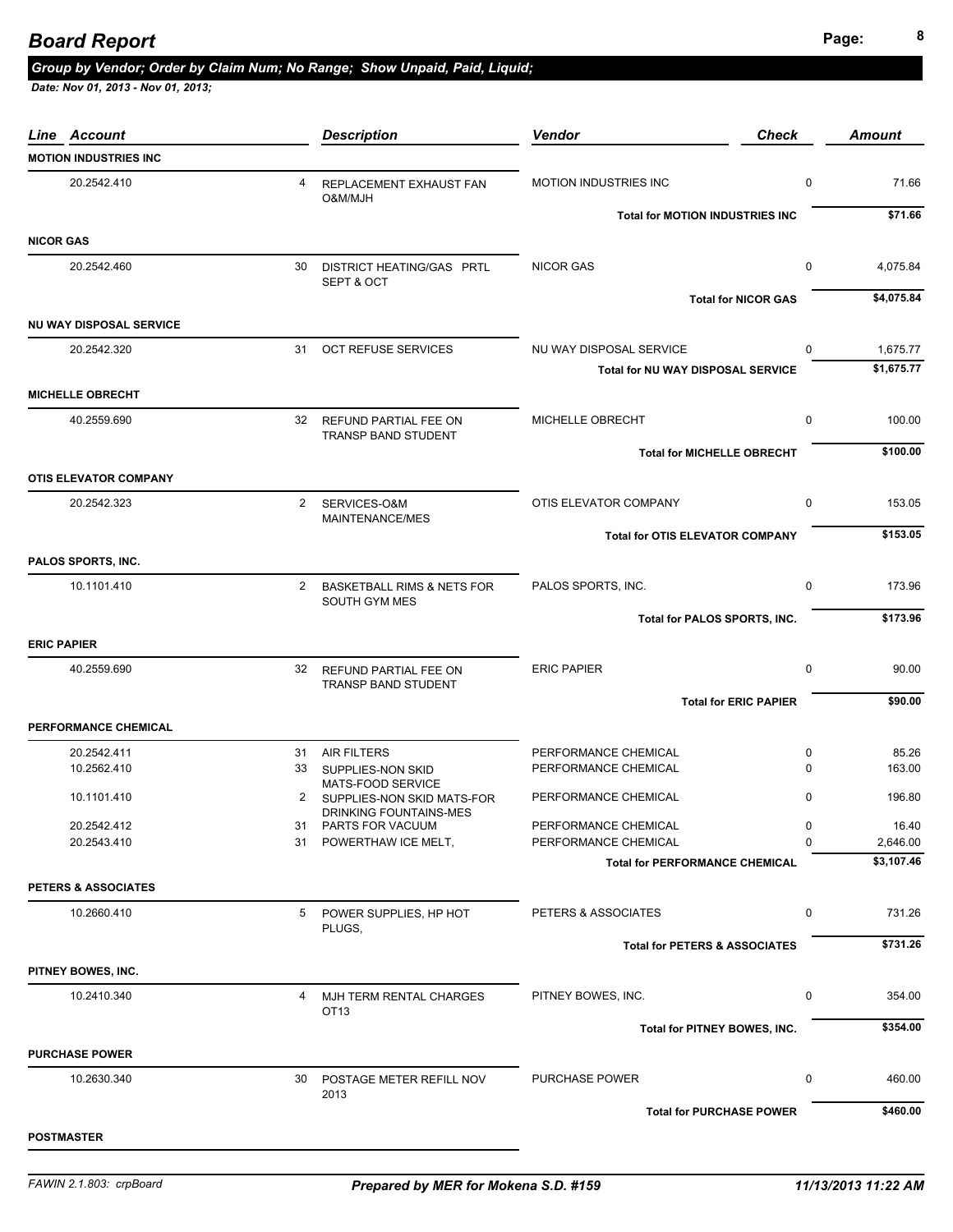#### *Group by Vendor; Order by Claim Num; No Range; Show Unpaid, Paid, Liquid;*

| Line<br>Account                      |    | <b>Description</b>                                       | <b>Vendor</b>                                  | <b>Check</b>                | <b>Amount</b> |
|--------------------------------------|----|----------------------------------------------------------|------------------------------------------------|-----------------------------|---------------|
| 10.2630.340                          | 30 | <b>BULK MAIL POSTAGE</b><br><b>FEE/DISTRICT MAILINGS</b> | <b>POSTMASTER</b>                              | $\Omega$                    | 200.00        |
|                                      |    |                                                          |                                                | <b>Total for POSTMASTER</b> | \$200.00      |
| <b>QUILL CORPORATION</b>             |    |                                                          |                                                |                             |               |
| 10.1102.410                          |    | 4 ANNUAL MJH OFFICE SUPPLIES<br>FY14,                    | <b>QUILL CORPORATION</b>                       | $\mathbf 0$                 | 2,075.96      |
|                                      |    |                                                          | <b>Total for QUILL CORPORATION</b>             |                             | \$2,075.96    |
| <b>RESOURCES FOR EDUCATORS</b>       |    |                                                          |                                                |                             |               |
| 10.2410.410                          |    | 2 SUBS RECIPES FOR SUCCESS,                              | <b>RESOURCES FOR EDUCATORS</b>                 | 0                           | 209.00        |
|                                      |    |                                                          | <b>Total for RESOURCES FOR EDUCATORS</b>       |                             | \$209.00      |
| <b>PATRICIA ROBERTS</b>              |    |                                                          |                                                |                             |               |
| 40.2559.690                          |    | 32 REFUND PARTIAL FEE ON<br><b>TRANSP BAND STUDENT</b>   | <b>PATRICIA ROBERTS</b>                        | $\mathbf 0$                 | 95.00         |
|                                      |    |                                                          | <b>Total for PATRICIA ROBERTS</b>              |                             | \$95.00       |
| <b>RUSH DAY SCHOOL</b>               |    |                                                          |                                                |                             |               |
| 10.4120.310                          | 10 | PRIVATE FACILITY TUITION -<br>-AUGUST 2013               | <b>RUSH DAY SCHOOL</b>                         | $\mathbf{0}$                | 695.08        |
| 10.4120.310                          |    | 10 PRIVATE FACILITY TUITION<br>-SEPT2013                 | RUSH DAY SCHOOL                                | $\Omega$                    | 6,950.80      |
|                                      |    |                                                          | <b>Total for RUSH DAY SCHOOL</b>               |                             | \$7,645.88    |
| <b>LINDSEY SAMANIC</b>               |    |                                                          |                                                |                             |               |
| 40.2559.690                          |    | 32 REFUND PARTIAL FEE ON<br>TRANSP BAND STUDENT          | <b>LINDSEY SAMANIC</b>                         | $\mathbf 0$                 | 95.00         |
|                                      |    |                                                          | <b>Total for LINDSEY SAMANIC</b>               |                             | \$95.00       |
| <b>SCARIANO HIMES &amp; PETRARCA</b> |    |                                                          |                                                |                             |               |
| 10.2310.318                          | 20 | <b>DISTRICT LEGAL BILLS</b>                              | <b>SCARIANO HIMES &amp; PETRARCA</b>           | 0                           | 1,400.70      |
|                                      |    |                                                          | <b>Total for SCARIANO HIMES &amp; PETRARCA</b> |                             | \$1,400.70    |
| <b>MARY THERESE SCHMITT</b>          |    |                                                          |                                                |                             |               |
| 40.2559.690                          |    | 32 REFUND PARTIAL FEE ON<br><b>TRANSP BAND STUDENT</b>   | <b>MARY THERESE SCHMITT</b>                    | $\mathbf 0$                 | 100.00        |
|                                      |    |                                                          | <b>Total for MARY THERESE SCHMITT</b>          |                             | \$100.00      |
| <b>SCHOLASTIC INC</b>                |    |                                                          |                                                |                             |               |
| 10.1101.310                          |    | 18 ACCESS FEES & BASIC<br>SUPPORT,                       | SCHOLASTIC INC                                 | $\mathbf{0}$                | 1,050.00      |
| 10.1102.410                          | 4  | SUBSCRIPTION TO<br>SCHOLASTIC ACTION,                    | <b>SCHOLASTIC INC</b>                          | 0                           | 212.50        |
|                                      |    |                                                          | <b>Total for SCHOLASTIC INC</b>                |                             | \$1,262.50    |
| <b>SCHOOL OUTFITTERS</b>             |    |                                                          |                                                |                             |               |
| 10.2319.410                          |    | 21 2 8X4 MAGNETIC DRY ERASE                              | <b>SCHOOL OUTFITTERS</b>                       | $\mathbf 0$                 | 497.98        |
| 10.2660.410                          | 5  | <b>BOARDS W/ FRM,</b><br>6 10X4 MAGNETIC DRY ERASE       | <b>SCHOOL OUTFITTERS</b>                       | $\mathbf 0$                 | 1,877.28      |
|                                      |    | BOARDS W/ FR,                                            | <b>Total for SCHOOL OUTFITTERS</b>             |                             | \$2,375.26    |
| <b>SCHOOL SPECIALTY INC</b>          |    |                                                          |                                                |                             |               |
| 10.1102.410                          | 4  | REPLENISH ART SUPPLIES,                                  | SCHOOL SPECIALTY INC                           | 0                           | 431.71        |
|                                      |    |                                                          | Total for SCHOOL SPECIALTY INC                 |                             | \$431.71      |
| <b>CYNTHIA SICKMAN</b>               |    |                                                          |                                                |                             |               |
| 40.2559.690                          |    | 32 REFUND PARTIAL FEE ON                                 | <b>CYNTHIA SICKMAN</b>                         | 0                           | 100.00        |
|                                      |    | TRANSP BAND STUDENT                                      |                                                |                             |               |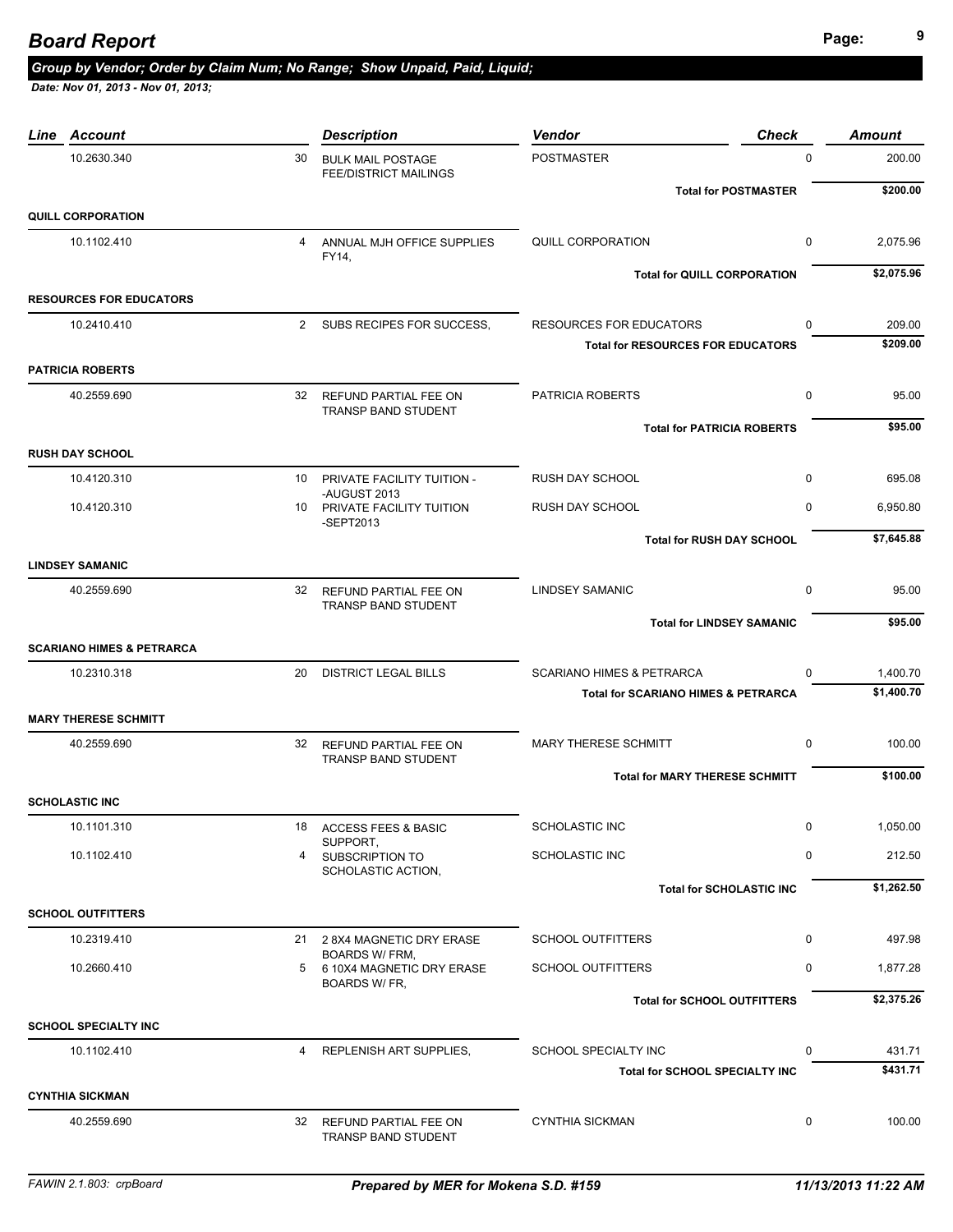# **Page: <sup>10</sup>** *Board Report*

#### *Group by Vendor; Order by Claim Num; No Range; Show Unpaid, Paid, Liquid;*

| <b>Account</b><br>Line        |                | <b>Description</b>                                                         | <b>Vendor</b>                              | <b>Check</b>           | <b>Amount</b> |
|-------------------------------|----------------|----------------------------------------------------------------------------|--------------------------------------------|------------------------|---------------|
|                               |                |                                                                            | <b>Total for CYNTHIA SICKMAN</b>           |                        | \$100.00      |
| <b>SILVESTRI PRINTING INC</b> |                |                                                                            |                                            |                        |               |
| 10.2321.411                   |                | 21 SUPPLIES-STATIONERY &<br><b>ENVELOPES FOR DISTRICT</b><br><b>OFFICE</b> | SILVESTRI PRINTING INC                     | $\mathbf 0$            | 455.00        |
|                               |                |                                                                            | <b>Total for SILVESTRI PRINTING INC</b>    |                        | \$455.00      |
| <b>SOFTWARE TECHNOLOGY</b>    |                |                                                                            |                                            |                        |               |
| 10.1101.310                   |                | 18 SOFTWARE LICENSES GO<br><b>GREEN</b>                                    | SOFTWARE TECHNOLOGY                        | $\mathbf 0$            | 100.00        |
| 10.2525.410                   | 30             | W2's & 1099's for 2013,                                                    | SOFTWARE TECHNOLOGY                        | $\Omega$               | 265.50        |
|                               |                |                                                                            | <b>Total for SOFTWARE TECHNOLOGY</b>       |                        | \$365.50      |
| SOUTH SIDE CONTROL SUPPLY     |                |                                                                            |                                            |                        |               |
| 20.2542.410                   | 4              | REPAIR/REPLACEMENT<br><b>VALVES FOR BOILERS</b><br>O&M/MJH                 | SOUTH SIDE CONTROL SUPPLY                  | $\mathbf 0$            | 56.82         |
| 20.2542.410                   | 4              | REPLACEMENT THERMOSTATS<br>O&M/MJH                                         | SOUTH SIDE CONTROL SUPPLY                  | $\mathbf 0$            | 226.93        |
|                               |                |                                                                            | <b>Total for SOUTH SIDE CONTROL SUPPLY</b> |                        | \$283.75      |
| <b>ROSARIA STAHR</b>          |                |                                                                            |                                            |                        |               |
| 40.2559.690                   | 32             | PARTIAL TRANSP FEE REFUND<br><b>BAND STUDENT</b>                           | ROSARIA STAHR                              | 0                      | 95.00         |
|                               |                |                                                                            | <b>Total for ROSARIA STAHR</b>             |                        | \$95.00       |
| <b>HEATHER SULLIVAN</b>       |                |                                                                            |                                            |                        |               |
| 10.1101.410                   | $\mathbf{2}$   | <b>BINDERS/DIVIDERSFOR</b><br>PHONOL. CLASSES -MES                         | <b>HEATHER SULLIVAN</b>                    | 0                      | 27.73         |
|                               |                |                                                                            | <b>Total for HEATHER SULLIVAN</b>          |                        | \$27.73       |
| <b>TONI SZOSTAK</b>           |                |                                                                            |                                            |                        |               |
| 10.1102.410                   | $\overline{4}$ | SUPPLIES-MJH                                                               | TONI SZOSTAK                               | $\Omega$               | 26.96         |
|                               |                |                                                                            | <b>Total for TONI SZOSTAK</b>              |                        | \$26.96       |
| TELE-CAM DESIGN INC.          |                |                                                                            |                                            |                        |               |
| 20.2542.323                   | $2^{\circ}$    | SERVICES-O&M-MOUNTED<br><b>CAMERAS MES</b>                                 | TELE-CAM DESIGN INC.                       | $\mathbf 0$            | 479.98        |
| 20.2542.323                   | 2              | REFURBISHED CONSOLE SYS<br><b>INTERCOM MES</b>                             | TELE-CAM DESIGN INC.                       | $\mathbf 0$            | 560.00        |
|                               |                |                                                                            | <b>Total for TELE-CAM DESIGN INC.</b>      |                        | \$1,039.98    |
| <b>TIMBERVIEW RV CENTER</b>   |                |                                                                            |                                            |                        |               |
| 20.2543.410                   | 31             | <b>GROUNDS MAINTENANCE -</b>                                               | TIMBERVIEW RV CENTER                       | 0                      | 33.50         |
|                               |                | <b>FORKLIFT RENTAL</b>                                                     | <b>Total for TIMBERVIEW RV CENTER</b>      |                        | \$33.50       |
| <b>TRANE</b>                  |                |                                                                            |                                            |                        |               |
| 20.2542.410                   | 4              | REPAIR/REPLACEMENT BELTS                                                   | <b>TRANE</b>                               | 0                      | 274.91        |
|                               |                | HLM/MJO                                                                    |                                            | <b>Total for TRANE</b> | \$274.91      |
| <b>RICHARD TREMBLE</b>        |                |                                                                            |                                            |                        |               |
| 40.2559.690                   |                | 32 REFUND PARTIAL FEE ON                                                   | <b>RICHARD TREMBLE</b>                     | 0                      | 100.00        |
|                               |                | TRANSP BAND STUDENT                                                        | <b>Total for RICHARD TREMBLE</b>           |                        | \$100.00      |
| <b>JOHN TROY</b>              |                |                                                                            |                                            |                        |               |
| 10.2520.332                   |                | 30 TRAVEL-SKYWARD<br>CONFERENCE                                            | <b>JOHN TROY</b>                           | 0                      | 175.16        |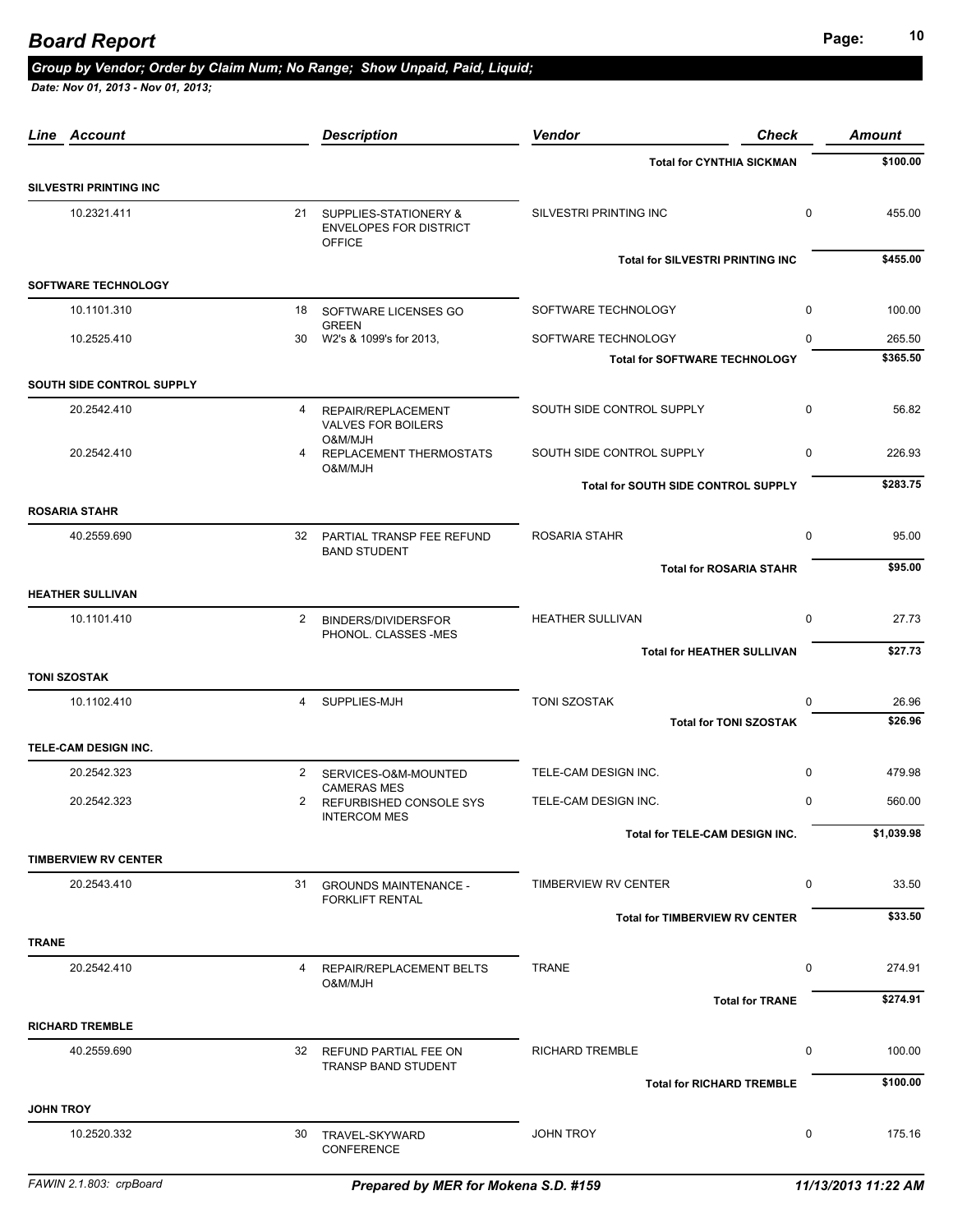# **Page: <sup>11</sup>** *Board Report*

#### *Group by Vendor; Order by Claim Num; No Range; Show Unpaid, Paid, Liquid;*

| <b>Total for JOHN TROY</b><br><b>CRYSTAL VARGOS</b><br>10.1102.332<br><b>CRYSTAL VARGOS</b><br>$\mathbf 0$<br>MILEAGE REIMB-MJH CROSS<br>4<br><b>COUNTRY STATE MEET</b><br><b>Total for CRYSTAL VARGOS</b><br><b>VERIZON WIRELESS</b><br>10.1200.300<br><b>VERIZON WIRELESS</b><br>$\mathbf 0$<br>CELLPHONES/IPAD<br>10<br>SERVICE-STUDENT SERVICES<br>$\mathbf 0$<br>10.2410.332<br><b>VERIZON WIRELESS</b><br>2 TRAVEL-BUILDING<br><b>ADMINISTRATION/MES</b><br>$\mathbf 0$<br>10.2410.332<br>3 TRAVEL-BUILDING<br><b>VERIZON WIRELESS</b><br>ADMINISTRATION/MIS<br>10.2410.332<br><b>VERIZON WIRELESS</b><br>$\mathbf 0$<br>TRAVEL-BUILDING<br>4<br>ADMINISTRATION/MJH<br>$\Omega$<br>10.2562.310<br>33 PURCHASE SERV-REPAIR<br><b>VERIZON WIRELESS</b><br><b>EQUIP/FOOD SER</b><br>0<br><b>DISTRICT TELEPHONES</b><br>20.2542.340<br>30<br><b>VERIZON WIRELESS</b><br>$\Omega$<br>SERVICES-TRANSPORTATION<br><b>VERIZON WIRELESS</b><br>40.2550.331<br>32<br><b>Total for VERIZON WIRELESS</b><br><b>VILLAGE OF MOKENA</b><br>31 MES-NWEST<br>VILLAGE OF MOKENA<br>0<br>20.2542.370<br>$\Omega$<br>20.2542.370<br>MES-CENTRAL-EAST<br><b>VILLAGE OF MOKENA</b><br>31<br>20.2542.370<br><b>MES-CENTRAL</b><br><b>VILLAGE OF MOKENA</b><br>0<br>31<br><b>VILLAGE OF MOKENA</b><br>20.2542.370<br>31<br><b>MIS</b><br>$\Omega$<br><b>MJH</b><br><b>VILLAGE OF MOKENA</b><br>$\Omega$<br>20.2542.370<br>31<br><b>Total for VILLAGE OF MOKENA</b><br><b>VISION SERVICE PLAN (IL)</b><br>10.1101.222<br>VISION SERVICE PLAN (IL)<br>35<br>VISION INS PREMIUMS NOV<br>0<br>2013<br>Total for VISION SERVICE PLAN (IL)<br><b>MARK WASHACK</b><br>40.2559.690<br><b>MARK WASHACK</b><br>$\mathbf 0$<br>REFUND PARTIAL FEE ON<br>32<br>TRANSP BAND STUDENT<br><b>Total for MARK WASHACK</b><br><b>WILL COUNTY HEALTH DEPT</b><br>10.2562.410<br>33 ANNUAL FEE 2013-14<br>WILL COUNTY HEALTH DEPT<br>0<br><b>Total for WILL COUNTY HEALTH DEPT</b><br>WILL CTY REGL OFC OF ED<br>WILL CTY REGL OFC OF ED<br>0<br>10.2643.318<br>30<br><b>CRIMINAL BACKGROUND</b><br><b>CHECK 3 EMPLOYEES</b><br>Total for WILL CTY REGL OFC OF ED<br><b>WORLDWIDE MEDIA ORGANIZAT</b><br>10.2220.430<br><b>DVDS LEARN CENTER</b><br>WORLDWIDE MEDIA ORGANIZAT<br>0<br>4<br><b>Total for WORLDWIDE MEDIA ORGANIZAT</b><br><b>JEFF ZAMECNIK</b><br>40.2559.690<br><b>JEFF ZAMECNIK</b><br>0<br>32 REFUND PARTIAL FEE ON<br>TRANSP BAND STUDENT<br><b>Total for JEFF ZAMECNIK</b> | Line Account | <b>Description</b> | Vendor | <b>Check</b> | Amount     |
|---------------------------------------------------------------------------------------------------------------------------------------------------------------------------------------------------------------------------------------------------------------------------------------------------------------------------------------------------------------------------------------------------------------------------------------------------------------------------------------------------------------------------------------------------------------------------------------------------------------------------------------------------------------------------------------------------------------------------------------------------------------------------------------------------------------------------------------------------------------------------------------------------------------------------------------------------------------------------------------------------------------------------------------------------------------------------------------------------------------------------------------------------------------------------------------------------------------------------------------------------------------------------------------------------------------------------------------------------------------------------------------------------------------------------------------------------------------------------------------------------------------------------------------------------------------------------------------------------------------------------------------------------------------------------------------------------------------------------------------------------------------------------------------------------------------------------------------------------------------------------------------------------------------------------------------------------------------------------------------------------------------------------------------------------------------------------------------------------------------------------------------------------------------------------------------------------------------------------------------------------------------------------------------------------------------------------------------------------------------------------------------------------------------------------------------------------------|--------------|--------------------|--------|--------------|------------|
|                                                                                                                                                                                                                                                                                                                                                                                                                                                                                                                                                                                                                                                                                                                                                                                                                                                                                                                                                                                                                                                                                                                                                                                                                                                                                                                                                                                                                                                                                                                                                                                                                                                                                                                                                                                                                                                                                                                                                                                                                                                                                                                                                                                                                                                                                                                                                                                                                                                         |              |                    |        |              | \$175.16   |
|                                                                                                                                                                                                                                                                                                                                                                                                                                                                                                                                                                                                                                                                                                                                                                                                                                                                                                                                                                                                                                                                                                                                                                                                                                                                                                                                                                                                                                                                                                                                                                                                                                                                                                                                                                                                                                                                                                                                                                                                                                                                                                                                                                                                                                                                                                                                                                                                                                                         |              |                    |        |              |            |
|                                                                                                                                                                                                                                                                                                                                                                                                                                                                                                                                                                                                                                                                                                                                                                                                                                                                                                                                                                                                                                                                                                                                                                                                                                                                                                                                                                                                                                                                                                                                                                                                                                                                                                                                                                                                                                                                                                                                                                                                                                                                                                                                                                                                                                                                                                                                                                                                                                                         |              |                    |        |              | 125.43     |
|                                                                                                                                                                                                                                                                                                                                                                                                                                                                                                                                                                                                                                                                                                                                                                                                                                                                                                                                                                                                                                                                                                                                                                                                                                                                                                                                                                                                                                                                                                                                                                                                                                                                                                                                                                                                                                                                                                                                                                                                                                                                                                                                                                                                                                                                                                                                                                                                                                                         |              |                    |        |              | \$125.43   |
|                                                                                                                                                                                                                                                                                                                                                                                                                                                                                                                                                                                                                                                                                                                                                                                                                                                                                                                                                                                                                                                                                                                                                                                                                                                                                                                                                                                                                                                                                                                                                                                                                                                                                                                                                                                                                                                                                                                                                                                                                                                                                                                                                                                                                                                                                                                                                                                                                                                         |              |                    |        |              |            |
|                                                                                                                                                                                                                                                                                                                                                                                                                                                                                                                                                                                                                                                                                                                                                                                                                                                                                                                                                                                                                                                                                                                                                                                                                                                                                                                                                                                                                                                                                                                                                                                                                                                                                                                                                                                                                                                                                                                                                                                                                                                                                                                                                                                                                                                                                                                                                                                                                                                         |              |                    |        |              | 96.00      |
|                                                                                                                                                                                                                                                                                                                                                                                                                                                                                                                                                                                                                                                                                                                                                                                                                                                                                                                                                                                                                                                                                                                                                                                                                                                                                                                                                                                                                                                                                                                                                                                                                                                                                                                                                                                                                                                                                                                                                                                                                                                                                                                                                                                                                                                                                                                                                                                                                                                         |              |                    |        |              | 196.42     |
|                                                                                                                                                                                                                                                                                                                                                                                                                                                                                                                                                                                                                                                                                                                                                                                                                                                                                                                                                                                                                                                                                                                                                                                                                                                                                                                                                                                                                                                                                                                                                                                                                                                                                                                                                                                                                                                                                                                                                                                                                                                                                                                                                                                                                                                                                                                                                                                                                                                         |              |                    |        |              | 97.56      |
|                                                                                                                                                                                                                                                                                                                                                                                                                                                                                                                                                                                                                                                                                                                                                                                                                                                                                                                                                                                                                                                                                                                                                                                                                                                                                                                                                                                                                                                                                                                                                                                                                                                                                                                                                                                                                                                                                                                                                                                                                                                                                                                                                                                                                                                                                                                                                                                                                                                         |              |                    |        |              | 197.65     |
|                                                                                                                                                                                                                                                                                                                                                                                                                                                                                                                                                                                                                                                                                                                                                                                                                                                                                                                                                                                                                                                                                                                                                                                                                                                                                                                                                                                                                                                                                                                                                                                                                                                                                                                                                                                                                                                                                                                                                                                                                                                                                                                                                                                                                                                                                                                                                                                                                                                         |              |                    |        |              | 2.70       |
|                                                                                                                                                                                                                                                                                                                                                                                                                                                                                                                                                                                                                                                                                                                                                                                                                                                                                                                                                                                                                                                                                                                                                                                                                                                                                                                                                                                                                                                                                                                                                                                                                                                                                                                                                                                                                                                                                                                                                                                                                                                                                                                                                                                                                                                                                                                                                                                                                                                         |              |                    |        |              | 396.67     |
|                                                                                                                                                                                                                                                                                                                                                                                                                                                                                                                                                                                                                                                                                                                                                                                                                                                                                                                                                                                                                                                                                                                                                                                                                                                                                                                                                                                                                                                                                                                                                                                                                                                                                                                                                                                                                                                                                                                                                                                                                                                                                                                                                                                                                                                                                                                                                                                                                                                         |              |                    |        |              | 37.46      |
|                                                                                                                                                                                                                                                                                                                                                                                                                                                                                                                                                                                                                                                                                                                                                                                                                                                                                                                                                                                                                                                                                                                                                                                                                                                                                                                                                                                                                                                                                                                                                                                                                                                                                                                                                                                                                                                                                                                                                                                                                                                                                                                                                                                                                                                                                                                                                                                                                                                         |              |                    |        |              | \$1,024.46 |
|                                                                                                                                                                                                                                                                                                                                                                                                                                                                                                                                                                                                                                                                                                                                                                                                                                                                                                                                                                                                                                                                                                                                                                                                                                                                                                                                                                                                                                                                                                                                                                                                                                                                                                                                                                                                                                                                                                                                                                                                                                                                                                                                                                                                                                                                                                                                                                                                                                                         |              |                    |        |              |            |
|                                                                                                                                                                                                                                                                                                                                                                                                                                                                                                                                                                                                                                                                                                                                                                                                                                                                                                                                                                                                                                                                                                                                                                                                                                                                                                                                                                                                                                                                                                                                                                                                                                                                                                                                                                                                                                                                                                                                                                                                                                                                                                                                                                                                                                                                                                                                                                                                                                                         |              |                    |        |              | 445.16     |
|                                                                                                                                                                                                                                                                                                                                                                                                                                                                                                                                                                                                                                                                                                                                                                                                                                                                                                                                                                                                                                                                                                                                                                                                                                                                                                                                                                                                                                                                                                                                                                                                                                                                                                                                                                                                                                                                                                                                                                                                                                                                                                                                                                                                                                                                                                                                                                                                                                                         |              |                    |        |              | 806.32     |
|                                                                                                                                                                                                                                                                                                                                                                                                                                                                                                                                                                                                                                                                                                                                                                                                                                                                                                                                                                                                                                                                                                                                                                                                                                                                                                                                                                                                                                                                                                                                                                                                                                                                                                                                                                                                                                                                                                                                                                                                                                                                                                                                                                                                                                                                                                                                                                                                                                                         |              |                    |        |              | 767.08     |
|                                                                                                                                                                                                                                                                                                                                                                                                                                                                                                                                                                                                                                                                                                                                                                                                                                                                                                                                                                                                                                                                                                                                                                                                                                                                                                                                                                                                                                                                                                                                                                                                                                                                                                                                                                                                                                                                                                                                                                                                                                                                                                                                                                                                                                                                                                                                                                                                                                                         |              |                    |        |              | 521.83     |
|                                                                                                                                                                                                                                                                                                                                                                                                                                                                                                                                                                                                                                                                                                                                                                                                                                                                                                                                                                                                                                                                                                                                                                                                                                                                                                                                                                                                                                                                                                                                                                                                                                                                                                                                                                                                                                                                                                                                                                                                                                                                                                                                                                                                                                                                                                                                                                                                                                                         |              |                    |        |              | 768.60     |
|                                                                                                                                                                                                                                                                                                                                                                                                                                                                                                                                                                                                                                                                                                                                                                                                                                                                                                                                                                                                                                                                                                                                                                                                                                                                                                                                                                                                                                                                                                                                                                                                                                                                                                                                                                                                                                                                                                                                                                                                                                                                                                                                                                                                                                                                                                                                                                                                                                                         |              |                    |        |              | \$3,308.99 |
|                                                                                                                                                                                                                                                                                                                                                                                                                                                                                                                                                                                                                                                                                                                                                                                                                                                                                                                                                                                                                                                                                                                                                                                                                                                                                                                                                                                                                                                                                                                                                                                                                                                                                                                                                                                                                                                                                                                                                                                                                                                                                                                                                                                                                                                                                                                                                                                                                                                         |              |                    |        |              |            |
|                                                                                                                                                                                                                                                                                                                                                                                                                                                                                                                                                                                                                                                                                                                                                                                                                                                                                                                                                                                                                                                                                                                                                                                                                                                                                                                                                                                                                                                                                                                                                                                                                                                                                                                                                                                                                                                                                                                                                                                                                                                                                                                                                                                                                                                                                                                                                                                                                                                         |              |                    |        |              | 1,247.94   |
|                                                                                                                                                                                                                                                                                                                                                                                                                                                                                                                                                                                                                                                                                                                                                                                                                                                                                                                                                                                                                                                                                                                                                                                                                                                                                                                                                                                                                                                                                                                                                                                                                                                                                                                                                                                                                                                                                                                                                                                                                                                                                                                                                                                                                                                                                                                                                                                                                                                         |              |                    |        |              | \$1,247.94 |
|                                                                                                                                                                                                                                                                                                                                                                                                                                                                                                                                                                                                                                                                                                                                                                                                                                                                                                                                                                                                                                                                                                                                                                                                                                                                                                                                                                                                                                                                                                                                                                                                                                                                                                                                                                                                                                                                                                                                                                                                                                                                                                                                                                                                                                                                                                                                                                                                                                                         |              |                    |        |              |            |
|                                                                                                                                                                                                                                                                                                                                                                                                                                                                                                                                                                                                                                                                                                                                                                                                                                                                                                                                                                                                                                                                                                                                                                                                                                                                                                                                                                                                                                                                                                                                                                                                                                                                                                                                                                                                                                                                                                                                                                                                                                                                                                                                                                                                                                                                                                                                                                                                                                                         |              |                    |        |              | 95.00      |
|                                                                                                                                                                                                                                                                                                                                                                                                                                                                                                                                                                                                                                                                                                                                                                                                                                                                                                                                                                                                                                                                                                                                                                                                                                                                                                                                                                                                                                                                                                                                                                                                                                                                                                                                                                                                                                                                                                                                                                                                                                                                                                                                                                                                                                                                                                                                                                                                                                                         |              |                    |        |              | \$95.00    |
|                                                                                                                                                                                                                                                                                                                                                                                                                                                                                                                                                                                                                                                                                                                                                                                                                                                                                                                                                                                                                                                                                                                                                                                                                                                                                                                                                                                                                                                                                                                                                                                                                                                                                                                                                                                                                                                                                                                                                                                                                                                                                                                                                                                                                                                                                                                                                                                                                                                         |              |                    |        |              |            |
|                                                                                                                                                                                                                                                                                                                                                                                                                                                                                                                                                                                                                                                                                                                                                                                                                                                                                                                                                                                                                                                                                                                                                                                                                                                                                                                                                                                                                                                                                                                                                                                                                                                                                                                                                                                                                                                                                                                                                                                                                                                                                                                                                                                                                                                                                                                                                                                                                                                         |              |                    |        |              | 760.00     |
|                                                                                                                                                                                                                                                                                                                                                                                                                                                                                                                                                                                                                                                                                                                                                                                                                                                                                                                                                                                                                                                                                                                                                                                                                                                                                                                                                                                                                                                                                                                                                                                                                                                                                                                                                                                                                                                                                                                                                                                                                                                                                                                                                                                                                                                                                                                                                                                                                                                         |              |                    |        |              | \$760.00   |
|                                                                                                                                                                                                                                                                                                                                                                                                                                                                                                                                                                                                                                                                                                                                                                                                                                                                                                                                                                                                                                                                                                                                                                                                                                                                                                                                                                                                                                                                                                                                                                                                                                                                                                                                                                                                                                                                                                                                                                                                                                                                                                                                                                                                                                                                                                                                                                                                                                                         |              |                    |        |              |            |
|                                                                                                                                                                                                                                                                                                                                                                                                                                                                                                                                                                                                                                                                                                                                                                                                                                                                                                                                                                                                                                                                                                                                                                                                                                                                                                                                                                                                                                                                                                                                                                                                                                                                                                                                                                                                                                                                                                                                                                                                                                                                                                                                                                                                                                                                                                                                                                                                                                                         |              |                    |        |              | 147.00     |
|                                                                                                                                                                                                                                                                                                                                                                                                                                                                                                                                                                                                                                                                                                                                                                                                                                                                                                                                                                                                                                                                                                                                                                                                                                                                                                                                                                                                                                                                                                                                                                                                                                                                                                                                                                                                                                                                                                                                                                                                                                                                                                                                                                                                                                                                                                                                                                                                                                                         |              |                    |        |              | \$147.00   |
|                                                                                                                                                                                                                                                                                                                                                                                                                                                                                                                                                                                                                                                                                                                                                                                                                                                                                                                                                                                                                                                                                                                                                                                                                                                                                                                                                                                                                                                                                                                                                                                                                                                                                                                                                                                                                                                                                                                                                                                                                                                                                                                                                                                                                                                                                                                                                                                                                                                         |              |                    |        |              |            |
|                                                                                                                                                                                                                                                                                                                                                                                                                                                                                                                                                                                                                                                                                                                                                                                                                                                                                                                                                                                                                                                                                                                                                                                                                                                                                                                                                                                                                                                                                                                                                                                                                                                                                                                                                                                                                                                                                                                                                                                                                                                                                                                                                                                                                                                                                                                                                                                                                                                         |              |                    |        |              | 54.60      |
|                                                                                                                                                                                                                                                                                                                                                                                                                                                                                                                                                                                                                                                                                                                                                                                                                                                                                                                                                                                                                                                                                                                                                                                                                                                                                                                                                                                                                                                                                                                                                                                                                                                                                                                                                                                                                                                                                                                                                                                                                                                                                                                                                                                                                                                                                                                                                                                                                                                         |              |                    |        |              | \$54.60    |
|                                                                                                                                                                                                                                                                                                                                                                                                                                                                                                                                                                                                                                                                                                                                                                                                                                                                                                                                                                                                                                                                                                                                                                                                                                                                                                                                                                                                                                                                                                                                                                                                                                                                                                                                                                                                                                                                                                                                                                                                                                                                                                                                                                                                                                                                                                                                                                                                                                                         |              |                    |        |              |            |
|                                                                                                                                                                                                                                                                                                                                                                                                                                                                                                                                                                                                                                                                                                                                                                                                                                                                                                                                                                                                                                                                                                                                                                                                                                                                                                                                                                                                                                                                                                                                                                                                                                                                                                                                                                                                                                                                                                                                                                                                                                                                                                                                                                                                                                                                                                                                                                                                                                                         |              |                    |        |              | 95.00      |
|                                                                                                                                                                                                                                                                                                                                                                                                                                                                                                                                                                                                                                                                                                                                                                                                                                                                                                                                                                                                                                                                                                                                                                                                                                                                                                                                                                                                                                                                                                                                                                                                                                                                                                                                                                                                                                                                                                                                                                                                                                                                                                                                                                                                                                                                                                                                                                                                                                                         |              |                    |        |              | \$95.00    |